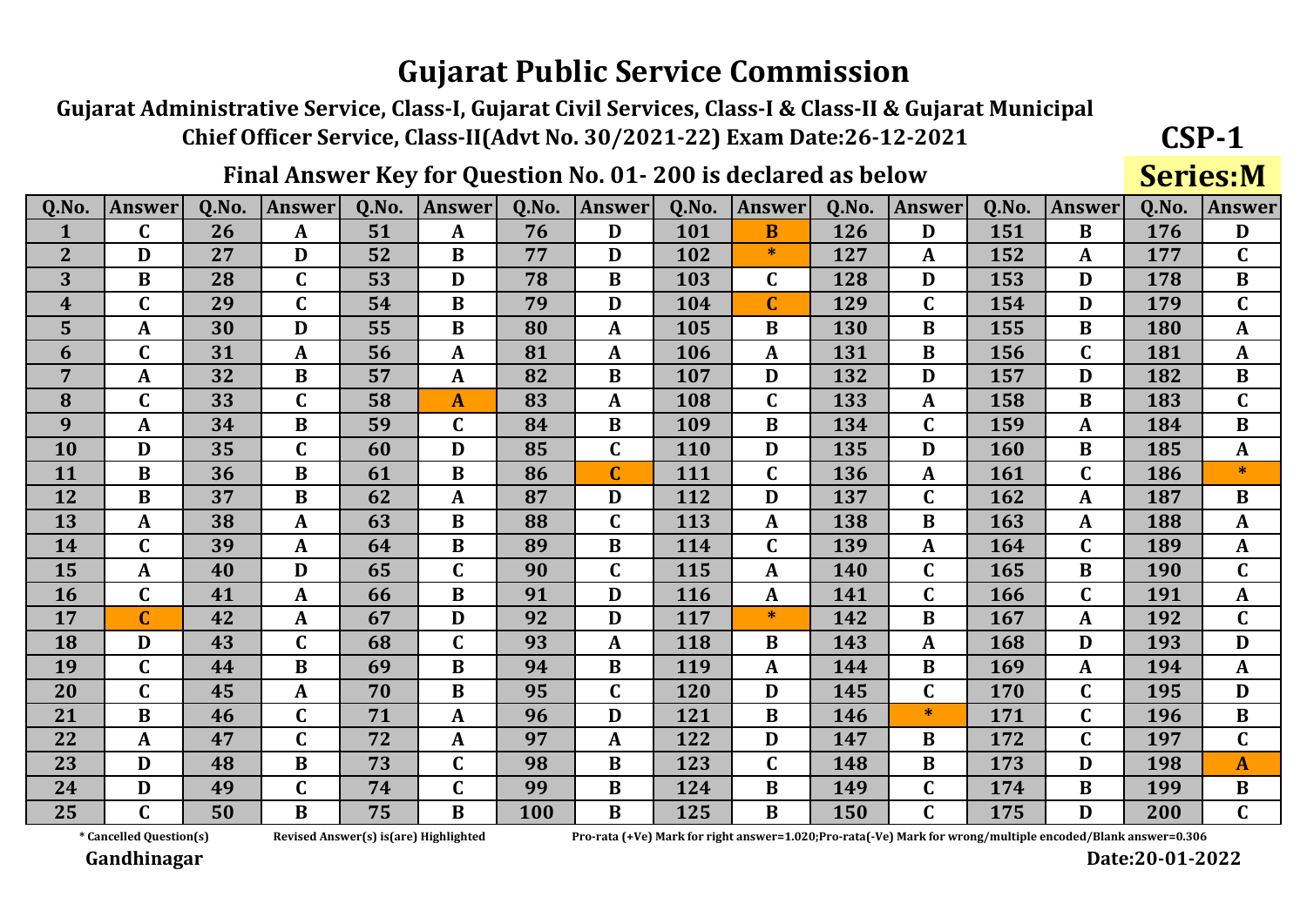Gujarat Administrative Service, Class-I, Gujarat Civil Services, Class-I & Class-II & Gujarat Municipal Chief Officer Service, Class-II(Advt No. 30/2021-22) Exam Date:26-12-2021

## Final Answer Key for Question No. 01-200 is declared as below

| Q.No.          | <b>Answer</b>    | 0.No. | <b>Answer</b> | Q.No. | <b>Answer</b>    | 0.No.      | <b>Answer</b> | Q.No.      | <b>Answer</b>    | 0.No. | <b>Answer</b> | <b>O.No.</b> | <b>Answer</b>    | 0.No. | <b>Answer</b>  |
|----------------|------------------|-------|---------------|-------|------------------|------------|---------------|------------|------------------|-------|---------------|--------------|------------------|-------|----------------|
| 1              | D                | 26    | $\bf{B}$      | 51    | D                | 76         | <b>B</b>      | 101        | D                | 126   | A             | 151          | $\boldsymbol{A}$ | 176   | $\mathbf C$    |
| $\overline{2}$ | $\mathbf C$      | 27    | A             | 52    | $\boldsymbol{A}$ | 77         | $\ast$        | 102        | D                | 127   | B             | 152          | D                | 177   | D              |
| 3              | B                | 28    | D             | 53    | D                | 78         | C             | 103        | B                | 128   | D             | 153          | $\mathbf C$      | 178   | $\bf{B}$       |
| 4              | $\mathbf C$      | 29    | D             | 54    | $\mathbf C$      | 79         |               | 104        | D                | 129   | B             | 154          | $\mathbf C$      | 179   | $\mathbf C$    |
| 5              | A                | 30    | B             | 55    | B                | 80         | B             | 105        | A                | 130   | B             | 155          | D                | 180   | $\mathbf{A}$   |
| 6              | A                | 31    | C             | 56    | B                | 81         | A             | 106        | A                | 131   | A             | 156          | $\boldsymbol{A}$ | 181   | $\mathbf C$    |
| 7              | B                | 32    | D             | 57    | D                | 82         | D             | 107        | $\bf{B}$         | 132   | A             | 157          | B                | 182   | A              |
| 8              | $\mathbf C$      | 33    | $\bf{B}$      | 58    | A                | 83         | $\mathbf C$   | 108        | $\boldsymbol{A}$ | 133   | $\mathbf{A}$  | 158          | $\mathbf C$      | 183   | $\mathbf C$    |
| 9              | $\bf{B}$         | 34    | A             | 59    | $\mathbf C$      | 84         | $\bf{B}$      | 109        | B                | 134   | $\mathbf C$   | 159          | B                | 184   | A              |
| 10             | A                | 35    | B             | 60    | D                | 85         | D             | 110        | $\mathbf C$      | 135   | D             | 160          | $\mathbf C$      | 185   | D              |
| 11             | ∗                | 36    | C             | 61    | $\mathbf{A}$     | 86         | $\mathbf C$   | 111        | $\mathbf C$      | 136   | B             | 161          | B                | 186   | B              |
| 12             | $\bf{B}$         | 37    | A             | 62    | $\mathbf C$      | 87         | D             | 112        | D                | 137   | A             | 162          | B                | 187   | $\bf{B}$       |
| 13             | A                | 38    | A             | 63    | B                | 88         | A             | 113        | $\mathbf C$      | 138   | B             | 163          | $\mathbf{A}$     | 188   | $\mathbf{A}$   |
| 14             | A                | 39    | $\mathbf C$   | 64    | A                | 89         | $\mathbf C$   | 114        | B                | 139   | B             | 164          | A                | 189   | $\mathbf C$    |
| 15             | $\mathbf C$      | 40    | $\bf{B}$      | 65    | $\mathbf C$      | 90         | A             | 115        | $\mathbf C$      | 140   | C             | 165          | D                | 190   | $\mathbf{A}$   |
| 16             | A                | 41    | $\mathbf C$   | 66    | $\mathbf C$      | 91         | A             | <b>116</b> | D                | 141   | B             | 166          | $\mathbf{A}$     | 191   | $\mathbf C$    |
| 17             | $\mathbf C$      | 42    | A             | 67    | B                | 92         | $\ast$        | 117        | D                | 142   | D             | 167          | $\boldsymbol{A}$ | 192   | $\overline{C}$ |
| 18             | D                | 43    | D             | 68    | A                | 93         | B             | 118        | A                | 143   | C             | 168          | $\mathbf C$      | 193   | D              |
| 19             | A                | 44    | A             | 69    | B                | 94         | A             | 119        | B                | 144   | B             | 169          | B                | 194   | $\mathbf C$    |
| 20             | D                | 45    | C             | 70    | $\mathbf C$      | 95         | D             | 120        | $\mathbf C$      | 145   | B             | 170          | $\boldsymbol{A}$ | 195   | $\mathbf C$    |
| 21             | $\bf{B}$         | 46    | $\mathbf C$   | 71    | $\ast$           | 96         | $\bf{B}$      | 121        | D                | 146   | A             | 171          | $\mathbf C$      | 196   | B              |
| 22             | $\mathbf C$      | 47    | $\mathbf C$   | 72    | B                | 97         | D             | 122        | A                | 147   | A             | 172          | $\mathbf C$      | 197   | A              |
| 23             | $\boldsymbol{A}$ | 48    | D             | 73    | $\bf{B}$         | 98         | $\mathbf C$   | 123        | B                | 148   | $\mathbf C$   | 173          | B                | 198   | D              |
| 24             | B                | 49    | B             | 74    | $\mathbf C$      | 99         | B             | 124        | B                | 149   | $\mathbf C$   | 174          | $\mathbf C$      | 199   | D              |
| 25             | $\mathbf C$      | 50    | D             | 75    | $\mathbf C$      | <b>100</b> | B             | 125        | B                | 150   | B             | 175          | $\bf{B}$         | 200   | $\mathbf C$    |

\* Cancelled Question(s)

Revised Answer(s) is(are) Highlighted

Pro-rata (+Ve) Mark for right answer=1.020;Pro-rata(-Ve) Mark for wrong/multiple encoded/Blank answer=0.306

Gandhinagar

 $CSP-1$ 

**Series:A**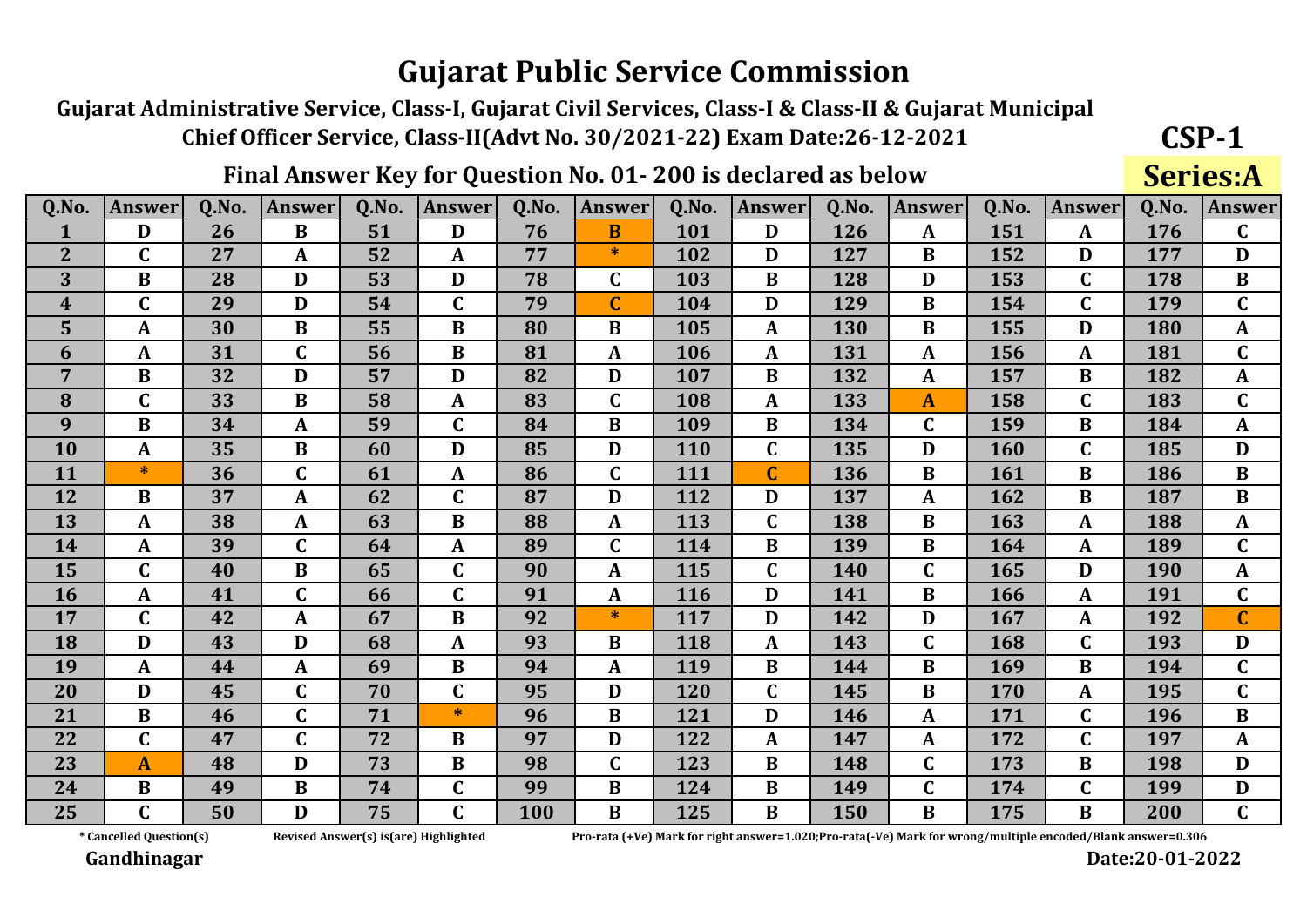Gujarat Administrative Service, Class-I, Gujarat Civil Services, Class-I & Class-II & Gujarat Municipal Chief Officer Service, Class-II(Advt No. 30/2021-22) Exam Date:26-12-2021

## Final Answer Key for Question No. 01-200 is declared as below

| Q.No.          | Answer      | 0.No. | <b>Answer</b> | Q.No. | <b>Answer</b>    | 0.No. | <b>Answer</b> | 0.No. | <b>Answer</b>    | 0.No. | <b>Answer</b> | 0.No. | <b>Answer</b>    | 0.No. | <b>Answer</b> |
|----------------|-------------|-------|---------------|-------|------------------|-------|---------------|-------|------------------|-------|---------------|-------|------------------|-------|---------------|
| $\mathbf{1}$   | $\bf{B}$    | 26    | D             | 51    | $\mathbf{B}$     | 76    | D             | 101   | A                | 126   | A             | 151   | $\mathbf C$      | 176   | D             |
| 2 <sub>1</sub> | A           | 27    | A             | 52    | $\ast$           | 77    | D             | 102   | B                | 127   | D             | 152   | D                | 177   | $\mathbf C$   |
| $\overline{3}$ | D           | 28    | D             | 53    | $\mathbf C$      | 78    | B             | 103   | D                | 128   | $\mathbf C$   | 153   | B                | 178   | B             |
| 4              | D           | 29    | $\mathbf C$   | 54    | $\mathbf C$      | 79    | D             | 104   | $\bf{B}$         | 129   | $\mathbf C$   | 154   | $\mathbf C$      | 179   | $\mathbf C$   |
| 5 <sup>5</sup> | B           | 30    | B             | 55    | B                | 80    | A             | 105   | $\bf{B}$         | 130   | D             | 155   | $\mathbf{A}$     | 180   | $\mathbf{A}$  |
| 6              | $\mathbf C$ | 31    | B             | 56    | $\boldsymbol{A}$ | 81    | A             | 106   | A                | 131   | A             | 156   | $\mathbf C$      | 181   | $\mathbf{A}$  |
| 7              | D           | 32    | D             | 57    | D                | 82    | B             | 107   | $\boldsymbol{A}$ | 132   | B             | 157   | $\boldsymbol{A}$ | 182   | $\bf{B}$      |
| 8              | $\bf{B}$    | 33    | A             | 58    | $\mathbf C$      | 83    | A             | 108   | $\boldsymbol{A}$ | 133   | $\mathbf C$   | 158   | $\mathbf C$      | 183   | $\mathbf C$   |
| 9              | A           | 34    | $\mathbf C$   | 59    | B                | 84    | $\bf{B}$      | 109   | $\mathbf C$      | 134   | B             | 159   | $\mathbf{A}$     | 184   | $\bf{B}$      |
| <b>10</b>      | B           | 35    | D             | 60    | D                | 85    | $\mathbf C$   | 110   | D                | 135   | $\mathbf C$   | 160   | D                | 185   | A             |
| 11             | $\mathbf C$ | 36    | A             | 61    | $\mathbf C$      | 86    |               | 111   | $\bf{B}$         | 136   | B             | 161   | B                | 186   | $\ast$        |
| 12             | A           | 37    | $\mathbf C$   | 62    | D                | 87    | D             | 112   | A                | 137   | B             | 162   | B                | 187   | $\bf{B}$      |
| 13             | A           | 38    | B             | 63    | A                | 88    | $\mathbf C$   | 113   | B                | 138   | A             | 163   | A                | 188   | A             |
| 14             | $\mathbf C$ | 39    | A             | 64    | $\mathbf C$      | 89    | B             | 114   | $\bf{B}$         | 139   | A             | 164   | $\mathbf C$      | 189   | $\mathbf{A}$  |
| 15             | $\bf{B}$    | 40    | $\mathbf C$   | 65    | A                | 90    | $\mathbf C$   | 115   | $\mathbf C$      | 140   | D             | 165   | $\boldsymbol{A}$ | 190   | $\mathbf C$   |
| <b>16</b>      | $\mathbf C$ | 41    | $\mathbf C$   | 66    | $\mathbf{A}$     | 91    | D             | 116   | B                | 141   | A             | 166   | $\mathbf C$      | 191   | $\mathbf{A}$  |
| 17             | A           | 42    | B             | 67    | $\ast$           | 92    | D             | 117   | D                | 142   | A             | 167   | $\mathbf C$      | 192   | $\mathbf C$   |
| 18             | D           | 43    | A             | 68    | $\bf{B}$         | 93    | A             | 118   | $\mathbf C$      | 143   | $\mathbf C$   | 168   | D                | 193   | D             |
| 19             | $\mathbf A$ | 44    | $\bf{B}$      | 69    | $\boldsymbol{A}$ | 94    | $\bf{B}$      | 119   | $\bf{B}$         | 144   | B             | 169   | $\mathbf C$      | 194   | $\mathbf{A}$  |
| 20             | $\mathbf C$ | 45    | $\mathbf C$   | 70    | D                | 95    | $\mathbf C$   | 120   | $\bf{B}$         | 145   | A             | 170   | $\mathbf C$      | 195   | D             |
| 21             | $\mathbf C$ | 46    | $\ast$        | 71    | B                | 96    | D             | 121   | $\mathbf{A}$     | 146   | $\mathbf C$   | 171   | $\bf{B}$         | 196   | $\bf{B}$      |
| 22             | $\mathbf C$ | 47    | $\bf{B}$      | 72    | D                | 97    | A             | 122   | $\boldsymbol{A}$ | 147   | $\mathbf C$   | 172   | $\boldsymbol{A}$ | 197   | $\mathbf C$   |
| 23             | D           | 48    | B             | 73    | $\mathbf C$      | 98    | $\bf{B}$      | 123   | $\mathbf C$      | 148   | B             | 173   | D                | 198   | $\mathbf{A}$  |
| 24             | B           | 49    | $\mathbf C$   | 74    | B                | 99    | B             | 124   | $\mathbf C$      | 149   | $\mathbf C$   | 174   | D                | 199   | B             |
| 25             | D           | 50    | $\mathsf{C}$  | 75    | $\bf{B}$         | 100   | B             | 125   | $\overline{B}$   | 150   | B             | 175   | $\mathbf C$      | 200   | $\mathbf C$   |

\* Cancelled Question(s)

Revised Answer(s) is(are) Highlighted

Pro-rata (+Ve) Mark for right answer=1.020;Pro-rata(-Ve) Mark for wrong/multiple encoded/Blank answer=0.306

Gandhinagar

 $CSP-1$ 

**Series:B**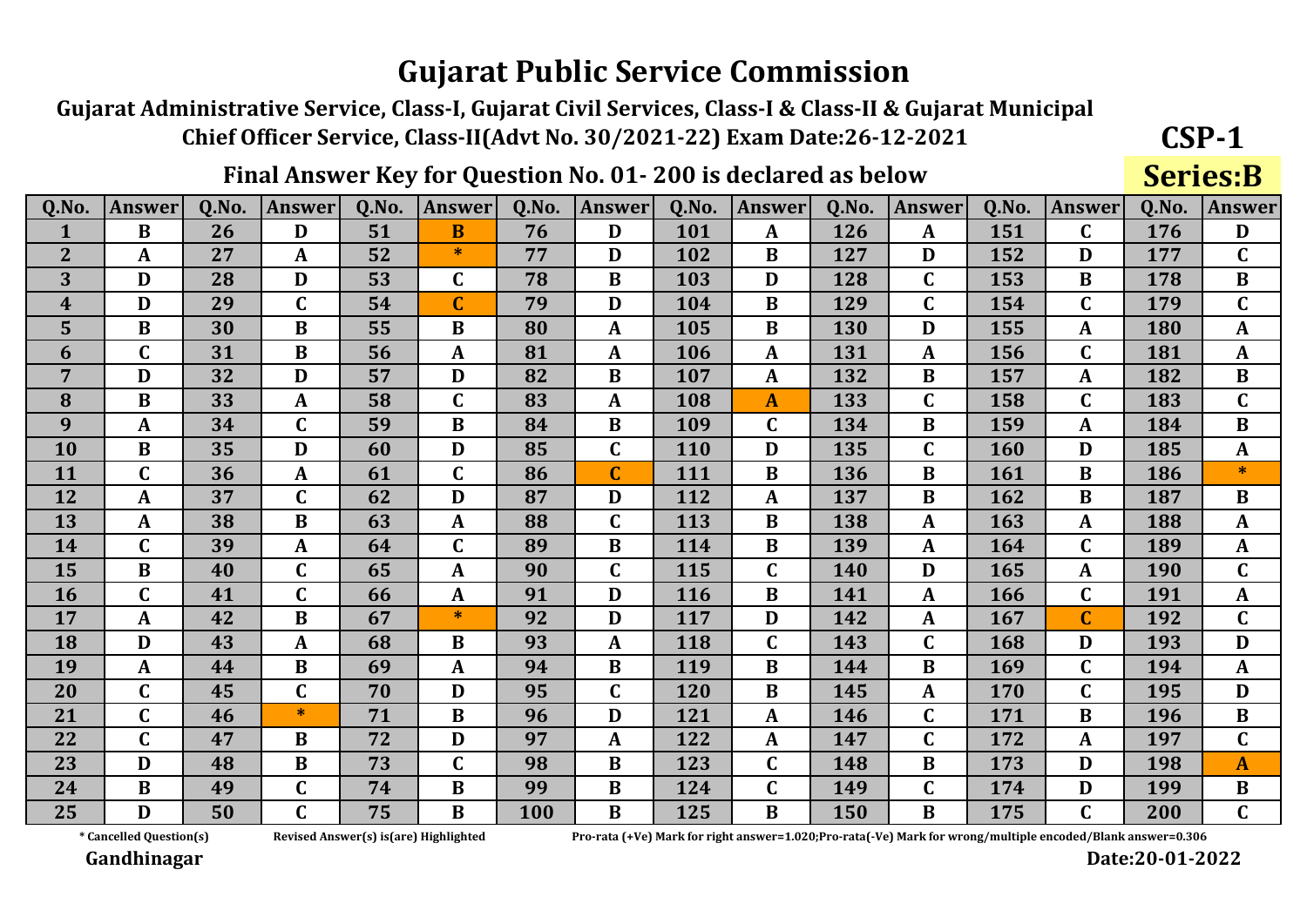Guiarat Administrative Service, Class-I, Guiarat Civil Services, Class-I & Class-II & Guiarat Municipal Chief Officer Service, Class-II(Advt No. 30/2021-22) Exam Date:26-12-2021

## Final Answer Key for Question No. 01-200 is declared as below

 $Q.No.$ Answer Q.No. Answerl  $Q.No.$  $Q.No.$ Q.No. Q.No. Q.No.  $0.No$ **Answer** Answer **Answer Answer Answer** Answer 51 76 151  $\mathbf D$ 26 101 126 176  $\overline{\mathbf{R}}$  $\mathbf{1}$  $\overline{\mathbf{R}}$  $\mathbf{D}$  $\mathbf{C}$  $\mathbf{D}$  $\mathbf{A}$  $\mathbf{A}$  $\overline{2}$  $\overline{27}$  $\overline{\ast}$  $\overline{52}$  $77$  $\overline{127}$  $\overline{D}$  $\overline{152}$ 177  $\mathbf{D}$  $\mathbf{B}$ 102  $\mathbf{D}$  $\mathbf C$  $\mathbf{A}$  $\mathbf{A}$ 3 28 53 78 D 103  $\mathbf{C}$ 128 153 178 D D  $\mathbf C$  $\bf{B}$  $\bf{B}$  $\bf{B}$  $\overline{\mathbf{4}}$  $\mathbf C$ 29  $\mathbf{C}$ 54  $\mathbf{D}$ 79  $\bf{B}$ 104  $\mathbf C$ 129  $\mathbf C$ 154  $\mathbf C$ 179 D 5  $\bf{B}$ 30 55 80  $\bf{B}$ 105 155  $\bf{B}$ B  $\mathbf{A}$ D 130  $\mathbf{A}$  $\mathbf{A}$ 180 31  $6\overline{6}$  $\overline{\mathbf{B}}$  $\mathbf{A}$ 56  $\mathbf{A}$ 81  $\mathbf{A}$ 106  $\overline{A}$ 131  $\mathbf{C}$ 156  $\mathbf{A}$ 181  $\mathbf{C}$  $\overline{7}$  $\overline{32}$  $\overline{57}$  $\overline{R2}$  $132$ 157  $\mathbf{D}$  $\mathbf D$  $\mathbf{R}$  $\mathbf{A}$ 107  $\mathbf{R}$  $\mathbf{A}$  $\overline{\mathbf{B}}$ 182 D 33  $\mathbf{C}$ 58 83  $\mathbf{C}$ 133 183 8 108  $\mathbf{C}$ 158  $\mathbf{C}$  $\bf{B}$  $\mathbf{A}$  $\mathbf{A}$  $\mathbf{A}$ 34 59 84 134 159  $\mathbf q$  $\mathbf C$ B  $\bf{B}$  $\mathbf C$ 109  $\bf{B}$  $\mathbf{A}$  $\bf{B}$ 184  $\mathbf{A}$ **10** D 35 D  $\mathbf C$ 85 D  $\mathbf C$ 135 160 185 60 110 D  $\mathbf{A}$ B  $\mathbf{C}$ **11**  $\mathbf{A}$ 36 61  $\mathbf C$ 86  $\bf{B}$ 111  $\bf{B}$ 136 B 161  $\ast$ 186  $\mathbf{C}$ 12 37 62 87 112 137 162  $\mathbf C$  $\mathbf D$  $\mathbf{D}$  $\mathbf{R}$  $\overline{\mathbf{B}}$ 187  $\mathbf{A}$  $\mathbf{R}$  $\mathbf{A}$ 13 38 63  $\mathbf{C}$ 88 113 163  $\mathbf{B}$  $\mathbf{A}$  $\mathbf{B}$ 138 188  $\mathbf{A}$  $\mathbf{A}$  $\mathbf{A}$  $\mathbf{A}$ 14 39  $\mathbf{C}$ 64 89 114 139  $\mathbf{C}$ 164 189  $\mathbf{C}$  $\bf{B}$  $\bf{B}$  $\mathbf{A}$  $\mathbf{A}$  $\mathbf{A}$ 15 65 165  $\mathbf{C}$ 40  $\mathbf{A}$  $\mathbf{C}$ 90  $\mathbf{C}$ 115  $\mathbf{D}$ 140  $\mathbf{A}$  $\mathbf{C}$ 190  $\bf{B}$ **16**  $\mathbf C$ 41 66 D 91 B 116  $\overline{A}$ 141  $\mathbf{C}$ 166  $\boldsymbol{A}$ 191  $\mathbf C$  $\mathbf{A}$ 17  $\overline{\mathbf{R}}$ 42  $\ast$ 67  $\mathbf{D}$ 92  $\mathbf{D}$ 117  $\overline{A}$ 142  $\mathcal{C}$ 167  $\mathbf{C}$ 192  $\mathbf{A}$ 43 93  $\overline{C}$  $\overline{D}$ 18  $\bf{B}$ 68  $\mathbf{A}$  $\mathbf C$ 118 143 D 168 193 D  $\mathbf{A}$ 19 44 69 94  $\bf{B}$ 119  $\overline{B}$  $\mathbf{C}$ 169 B  $\bf{B}$  $\mathbf{A}$  $\mathbf{A}$  $\mathbf{A}$ 144 194 20  $\mathbf C$ 45 70  $\mathbf{C}$ 95  $\mathbf{B}$ 120 145  $\mathbf{C}$ 170 195  $\mathbf{C}$  $\mathbf D$  $\mathbf{A}$  $\mathbf{D}$  $71$ 21  $\ast$ 121  $\mathbf C$ 171  $\mathbf{C}$ 46  $\overline{\mathbf{B}}$ D 96  $\mathbf{A}$ 146  $\mathbf{R}$  $\bf{B}$ 196 22 47 72 97 122  $\mathbf{C}$ 147 172  $\mathbf{C}$ 197  $\mathbf{C}$  $\overline{\mathbf{B}}$  $\mathbf{D}$  $\mathbf{A}$  $\mathbf{A}$  $\mathbf{A}$ 23 48  $\mathbf{C}$ 73 98  $\mathbf{C}$ 123  $\mathbf{R}$ 173 198  $\mathbf{D}$ R R 148  $\mathbf D$  $\mathbf{A}$ 74 99  $\mathbf{C}$ 24  $\mathbf C$ 49  $\bf{B}$  $\bf{B}$ 124  $\mathbf C$ 149 D 174  $\bf{B}$ 199  $\bf{B}$ 25  $\mathbf{C}$ 50 75 125 175  $\mathbf{C}$ B  $\bf{B}$ 100  $\bf{B}$  $\bf{B}$ 150  $\mathbf{C}$ 200  $\mathbf{D}$ 

\* Cancelled Question(s)

Revised Answer(s) is(are) Highlighted

Pro-rata (+Ve) Mark for right answer=1.020;Pro-rata(-Ve) Mark for wrong/multiple encoded/Blank answer=0.306

Gandhinagar

Date:20-01-2022

 $CSP-1$ 

Series:C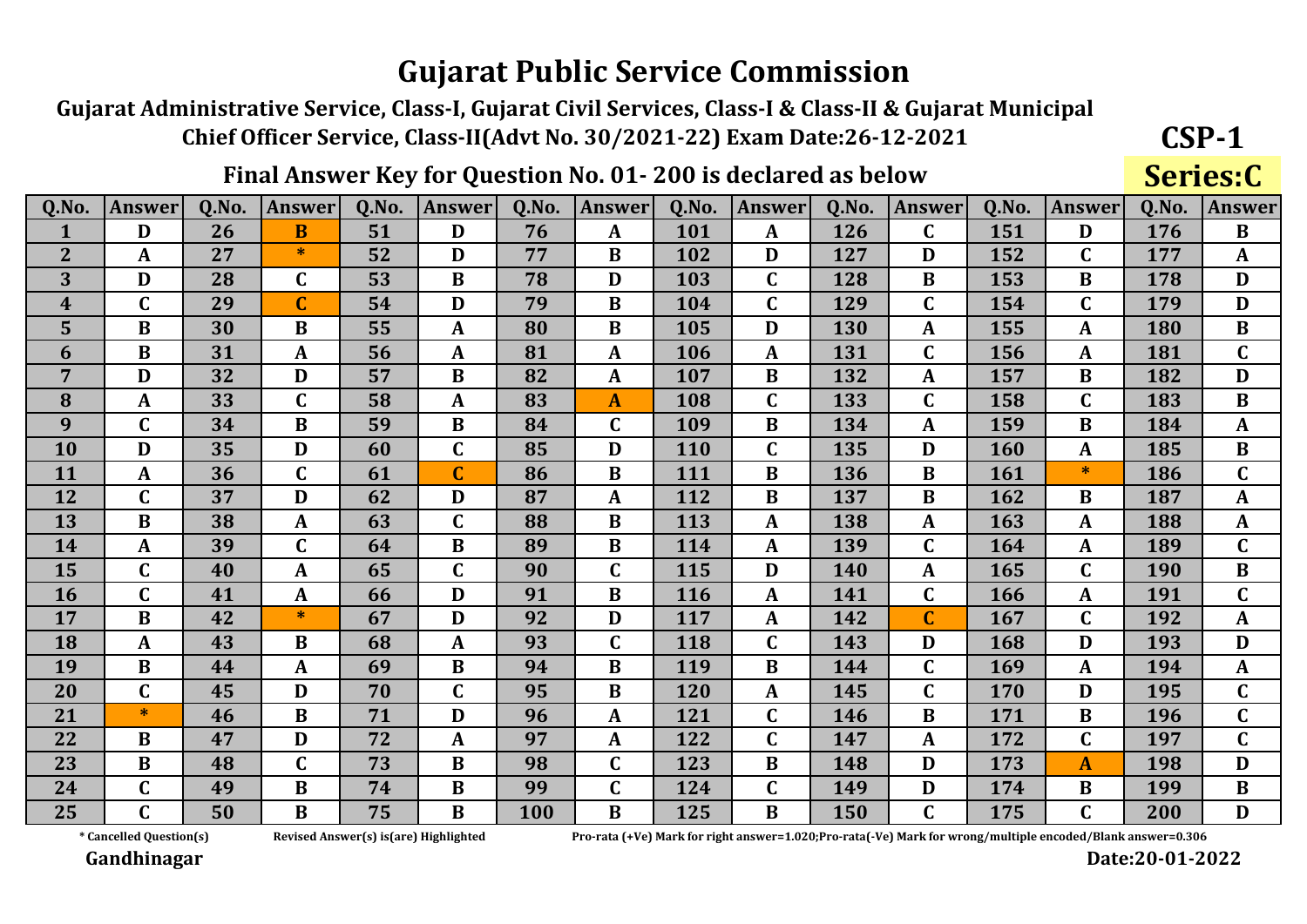Gujarat Administrative Service, Class-I, Gujarat Civil Services, Class-I & Class-II & Gujarat Municipal Chief Officer Service, Class-II(Advt No. 30/2021-22) Exam Date:26-12-2021

## Final Answer Key for Question No. 01-200 is declared as below

| Q.No.          | <b>Answer</b> | 0.No. | <b>Answer</b> | Q.No. | <b>Answer</b>    | 0.No.      | <b>Answer</b> | 0.No. | <b>Answer</b> | 0.No. | <b>Answer</b> | 0.No. | <b>Answer</b>    | Q.No. | <b>Answer</b> |
|----------------|---------------|-------|---------------|-------|------------------|------------|---------------|-------|---------------|-------|---------------|-------|------------------|-------|---------------|
| 1              | B             | 26    | D             | 51    | $\boldsymbol{A}$ | 76         | $\mathbf{A}$  | 101   | $\mathbf C$   | 126   | D             | 151   | $\bf{B}$         | 176   | D             |
| $\overline{2}$ | $\ast$        | 27    | D             | 52    | B                | 77         | D             | 102   | D             | 127   | $\mathbf C$   | 152   | A                | 177   | $\mathbf{A}$  |
| 3              | $\mathbf C$   | 28    | B             | 53    | D                | 78         | C             | 103   | B             | 128   | B             | 153   | D                | 178   | D             |
| 4              | C             | 29    | D             | 54    | $\bf{B}$         | 79         | C             | 104   | $\mathbf C$   | 129   | C             | 154   | D                | 179   | $\mathbf C$   |
| 5              | B             | 30    | A             | 55    | $\bf{B}$         | 80         | D             | 105   | A             | 130   | A             | 155   | B                | 180   | B             |
| 6              | A             | 31    | A             | 56    | A                | 81         | A             | 106   | $\mathbf C$   | 131   | A             | 156   | $\mathbf C$      | 181   | B             |
| 7              | D             | 32    | B             | 57    | $\boldsymbol{A}$ | 82         | B             | 107   | A             | 132   | $\bf{B}$      | 157   | D                | 182   | D             |
| 8              | $\mathbf C$   | 33    | A             | 58    | $\mathbf{A}$     | 83         | $\mathbf C$   | 108   | $\mathbf C$   | 133   | $\mathbf C$   | 158   | B                | 183   | $\mathbf{A}$  |
| 9              | B             | 34    | B             | 59    | $\mathbf C$      | 84         | B             | 109   | A             | 134   | B             | 159   | A                | 184   | $\mathbf C$   |
| 10             | D             | 35    | $\mathbf C$   | 60    | D                | 85         | C             | 110   | D             | 135   | $\mathbf{A}$  | 160   | B                | 185   | D             |
| 11             | $\mathbf C$   | 36    | C             | 61    | $\bf{B}$         | 86         | $\bf{B}$      | 111   | $\bf{B}$      | 136   | ∗             | 161   | $\mathbf C$      | 186   | $\mathbf{A}$  |
| 12             | D             | 37    | D             | 62    | $\boldsymbol{A}$ | 87         | $\bf{B}$      | 112   | $\bf{B}$      | 137   | B             | 162   | $\boldsymbol{A}$ | 187   | $\mathbf C$   |
| 13             | A             | 38    | $\mathbf C$   | 63    | B                | 88         | A             | 113   | A             | 138   | A             | 163   | A                | 188   | B             |
| 14             | $\mathbf C$   | 39    | $\bf{B}$      | 64    | B                | 89         | A             | 114   | $\mathbf C$   | 139   | A             | 164   | $\mathbf C$      | 189   | $\mathbf{A}$  |
| 15             | A             | 40    | $\mathbf C$   | 65    | $\mathbf C$      | 90         | D             | 115   | A             | 140   | $\mathbf C$   | 165   | $\bf{B}$         | 190   | $\mathbf C$   |
| 16             | A             | 41    | D             | 66    | B                | 91         | A             | 116   | $\mathbf C$   | 141   | A             | 166   | $\mathbf C$      | 191   | $\mathbf C$   |
| 17             | $\ast$        | 42    | D             | 67    | D                | 92         | A             | 117   | $\mathbf C$   | 142   | $\mathbf C$   | 167   | A                | 192   | B             |
| 18             | B             | 43    | A             | 68    | $\mathbf C$      | 93         | C             | 118   | D             | 143   | D             | 168   | D                | 193   | $\mathbf{A}$  |
| 19             | A             | 44    | B             | 69    | B                | 94         | $\bf{B}$      | 119   | $\mathbf C$   | 144   | A             | 169   | A                | 194   | $\bf{B}$      |
| 20             | D             | 45    | $\mathbf C$   | 70    | B                | 95         | A             | 120   | $\mathbf C$   | 145   | D             | 170   | $\mathbf C$      | 195   | $\mathbf C$   |
| 21             | $\bf{B}$      | 46    | D             | 71    | A                | 96         | $\mathbf C$   | 121   | $\bf{B}$      | 146   | B             | 171   | $\mathbf C$      | 196   | $\ast$        |
| 22             | D             | 47    | A             | 72    | A                | 97         | C             | 122   | A             | 147   | $\mathbf C$   | 172   | $\mathbf C$      | 197   | B             |
| 23             | $\mathbf C$   | 48    | $\bf{B}$      | 73    | $\mathbf C$      | 98         | $\bf{B}$      | 123   | D             | 148   | A             | 173   | D                | 198   | $\bf{B}$      |
| 24             | B             | 49    | $\bf{B}$      | 74    | $\mathbf C$      | 99         | $\mathbf C$   | 124   | D             | 149   | B             | 174   | B                | 199   | $\mathbf C$   |
| 25             | B             | 50    | B             | 75    | $\bf{B}$         | <b>100</b> | B             | 125   | $\mathbf C$   | 150   | C             | 175   | D                | 200   | $\mathbf C$   |

\* Cancelled Question(s)

Revised Answer(s) is(are) Highlighted

Pro-rata (+Ve) Mark for right answer=1.020;Pro-rata(-Ve) Mark for wrong/multiple encoded/Blank answer=0.306

Gandhinagar

 $CSP-1$ 

**Series:D**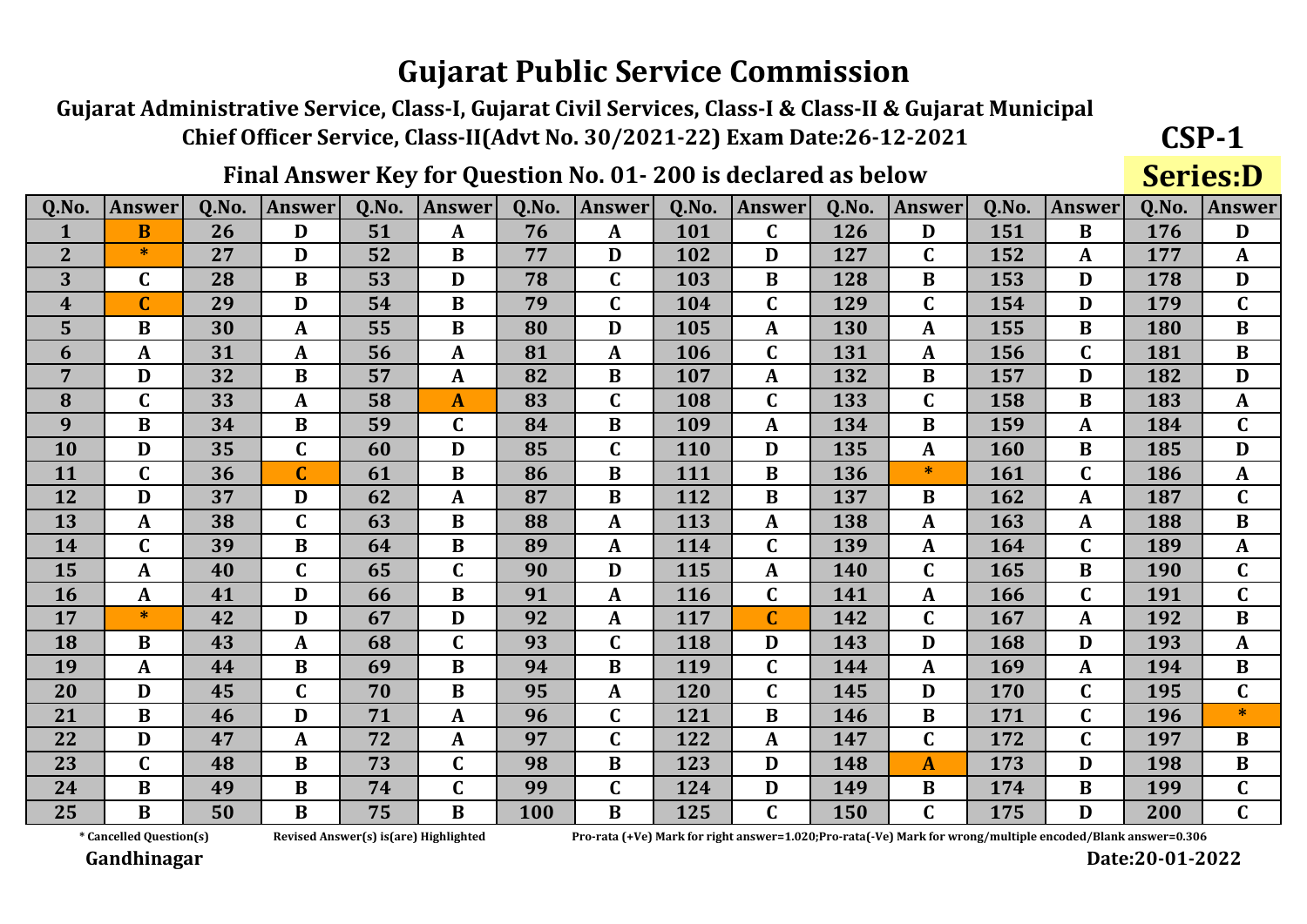Guiarat Administrative Service, Class-I, Guiarat Civil Services, Class-I & Class-II & Guiarat Municipal Chief Officer Service, Class-II(Advt No. 30/2021-22) Exam Date:26-12-2021

## Final Answer Key for Question No. 01-200 is declared as below

 $Q.No.$ Q.No. Answerl  $Q.No.$  $Q.No.$ Q.No. Q.No. Q.No.  $0.No$ **Answer** Answer Answer **Answer Answer Answer Answer**  $51$ 76 151  $\mathbf{1}$  $\mathbf D$ 26 101 126  $\overline{\mathbf{B}}$ 176  $\mathbf{C}$  $\mathbf{D}$  $\mathbf{D}$  $\overline{\mathbf{R}}$  $\mathbf{A}$  $\mathbf{A}$  $\overline{2}$  $\overline{\mathbf{D}}$  $\overline{27}$  $\overline{52}$  $77$  $\overline{D}$  $\overline{127}$  $\overline{152}$ 177  $\overline{\ast}$  $\mathbf{B}$  $\mathbf{D}$ 102  $\mathbf C$  $\mathbf{A}$  $\mathbf{A}$ 3 28 53  $\mathbf{C}$ 78 103 128 D 153 D 178  $\mathbf{C}$  $\bf{B}$ D  $\bf{B}$  $\bf{B}$  $\overline{4}$  $\mathbf D$ 29  $\overline{B}$ 54  $\mathbf C$ 79  $\mathbf C$ 104  $\mathbf C$ 129 D 154  $\mathbf C$ 179  $\mathbf{C}$ 5 30  $\bf{B}$ 55  $\bf{B}$ 155  $\mathbf{A}$ D 80  $\mathbf{A}$ 105  $\overline{A}$ 130  $\bf{B}$ 180  $\bf{B}$ 31 6  $\mathbf{A}$ 56  $\mathbf{A}$ 81  $\mathbf{C}$ 106  $\overline{A}$ 131  $\mathbf{C}$ 156  $\overline{\mathbf{B}}$ 181  $\mathbf{A}$  $\mathbf{A}$  $\overline{32}$  $\overline{57}$  $\overline{R2}$  $132$ 157  $\overline{7}$  $\overline{\mathbf{B}}$  $\mathbf{R}$  $\mathbf{A}$ 107  $\mathbf{R}$  $\mathbf D$  $\mathbf{D}$ 182 D  $\mathbf{A}$ 33 58  $\mathbf{C}$ 83  $\mathbf{C}$ 133 183 8  $\mathbf{C}$ 108  $\bf{B}$ 158  $\mathbf{C}$  $\mathbf{A}$  $\mathbf{A}$  $\mathbf{A}$ 34 59 84 134 159  $\mathbf q$ B  $\mathbf C$  $\bf{B}$  $\mathbf{A}$ 109  $\bf{B}$  $\mathbf{A}$  $\mathbf C$ 184  $\bf{B}$ **10**  $\mathbf C$ 35 D  $\mathbf C$ 85 135 B 160 D 185 60 D 110  $\mathbf{A}$ D **11**  $\mathbf C$ 36 B 61  $\bf{B}$ 86  $\bf{B}$ 111  $\ast$ 136  $\mathbf{C}$ 161  $\mathbf{A}$ 186  $\mathbf C$ 12 37 87 112 162  $\mathbf{D}$ 62  $\mathbf{R}$  $\mathbf{R}$ 137  $\mathbf{C}$ 187 D  $\mathbf{A}$  $\mathbf{R}$  $\mathbf{A}$ 13  $\mathbf{C}$ 38 63 88 113 163  $\mathbf{B}$ 138  $\mathbf{B}$ 188  $\mathbf{A}$  $\mathbf{A}$  $\mathbf{A}$  $\mathbf{A}$  $\mathbf{A}$ 14 39 64 89 114 139  $\mathbf{C}$ 164 189  $\mathbf{C}$  $\bf{B}$  $\bf{B}$  $\mathbf{C}$  $\mathbf{A}$  $\mathbf{A}$  $\mathbf{A}$ 15 65 115 165  $\mathbf{C}$ 40  $\mathbf{C}$  $\mathbf{D}$ 90  $\mathbf{A}$  $\mathbf C$ 140  $\overline{B}$  $\mathbf C$ 190  $\mathbf{A}$ **16** D 41 B 66  $\boldsymbol{A}$ 91  $\mathbf C$ 116  $\overline{A}$ 141  $\mathbf{C}$ 166  $\mathbf C$ 191  $\mathbf{A}$ 17  $\mathbf{D}$ 42  $\mathbf{D}$ 67  $\mathbf{A}$ 92  $\mathcal{C}$ 117  $\mathbf{C}$ 142  $\mathbf{A}$ 167  $\mathbf{R}$ 192  $\star$ 43  $\overline{C}$  $\overline{C}$ 93 18 68 D 118 D 143 D 168  $\mathbf{A}$ 193  $\bf{B}$  $\mathbf{A}$ 19 44  $\overline{B}$ 69  $\bf{B}$ 94  $\mathbf{C}$ 119 169 B  $\mathbf{A}$  $\bf{B}$ 144  $\mathbf{A}$ 194  $\mathbf{A}$ 20  $\mathbf C$ 45  $\mathbf{B}$ 70 95  $\mathbf{C}$ 120 145  $\mathbf{C}$ 170  $\mathbf{C}$ 195  $\mathbf{A}$ D  $\mathbf{D}$  $71$ 21  $\mathbf{C}$ 121  $\mathbf{C}$ 171  $\ast$ D 46  $\mathbf{A}$ 96  $\mathbf{R}$  $\bf{B}$ 146 196  $\mathbf R$ 22 47 72  $\mathbf{C}$ 97 122  $\mathbf{C}$ 147  $\mathbf{C}$ 172 197  $\mathbf{A}$  $\mathbf{A}$  $\mathbf{A}$  $\overline{\mathbf{B}}$  $\mathbf{D}$ 23  $\overline{\mathbf{B}}$ 48  $\mathbf{C}$ 73  $\mathbf{R}$ 98 123  $\mathbf D$ 173 198  $\mathbf{C}$  $\mathbf D$ 148  $\bf{R}$  $\mathbf{A}$  $\mathbf C$ 74 24  $\bf{B}$ 49  $\mathbf C$ 99 D 124  $\bf{B}$ 149  $\bf{B}$ 174  $\mathbf C$ 199  $\bf{B}$ 25  $50$ 75  $\mathbf{C}$ 125  $\mathbf{C}$ 175  $\mathbf{C}$  $\mathbf{R}$ B  $\bf{B}$ 100 150 200  $\mathbf D$ <sub>B</sub>

\* Cancelled Question(s)

Revised Answer(s) is(are) Highlighted

Pro-rata (+Ve) Mark for right answer=1.020;Pro-rata(-Ve) Mark for wrong/multiple encoded/Blank answer=0.306

Gandhinagar

 $CSP-1$ 

**Series:E**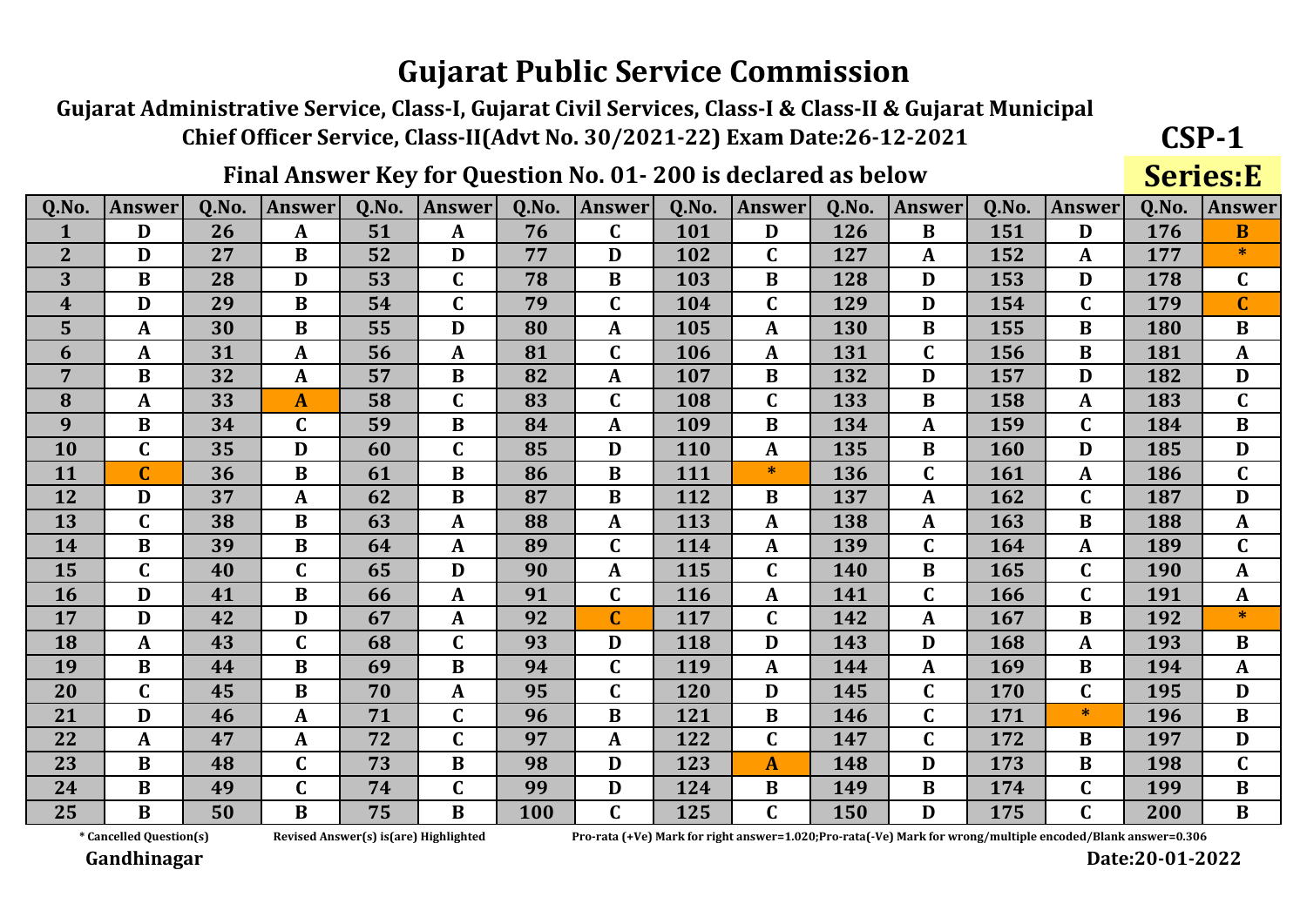Guiarat Administrative Service, Class-I, Guiarat Civil Services, Class-I & Class-II & Guiarat Municipal Chief Officer Service, Class-II(Advt No. 30/2021-22) Exam Date:26-12-2021

## Final Answer Key for Question No. 01-200 is declared as below

 $Q.No.$ Q.No. Answerl  $Q.No.$  $Q.No.$ Q.No.  $Q.No.$ Q.No.  $0.No$ **Answer** Answer Answer **Answer Answer Answer** Answer 51 76 151 26 101  $\mathbf{R}$ 126 176  $\mathbf{1}$  $\mathbf{C}$  $\mathbf{D}$  $\mathbf{D}$  $\overline{\mathbf{R}}$ D  $\mathbf{A}$  $\mathbf{A}$  $\overline{2}$  $\overline{27}$  $\overline{D}$  $\overline{52}$  $77$  $\overline{C}$  $\overline{127}$  $\overline{152}$  $\overline{\ast}$ 177  $\overline{D}$  $\mathbf{B}$  $\mathbf{D}$ 102  $\mathbf{A}$  $\mathbf{A}$ 3 28  $\mathbf C$ 53 78  $\bf{B}$ 103 128 D 153 178  $\bf{B}$ D  $\bf{B}$ D  $\mathbf C$  $\overline{4}$  $\bf{B}$ 29  $\mathbf{C}$ 54  $\mathbf C$ 79  $\mathbf C$ 104  $\mathbf{D}$ 129  $\mathbf{C}$ 154  $\mathbf C$ 179 D 5 30 55 B  $\bf{B}$ 155 B D  $\mathbf{A}$ 80  $\mathbf{A}$ 105 130  $\bf{B}$ 180  $\mathbf{A}$ 31 6  $\mathbf{A}$ 56  $\mathbf{C}$ 81 106  $\mathbf C$ 131  $\overline{\mathbf{B}}$ 156  $\mathbf{A}$ 181  $\mathbf{A}$  $\mathbf{A}$  $\mathbf{A}$  $\overline{7}$  $\overline{32}$  $\overline{57}$  $\overline{R2}$  $132$ 157  $\overline{\mathbf{B}}$  $\mathbf{A}$  $\mathbf{R}$ 107  $\mathbf{D}$  $\mathbf D$  $\mathbf{D}$ 182  $\overline{\mathbf{R}}$  $\mathbf{A}$ 33 58 83 133  $\mathbf{C}$ 183 8  $\mathbf{C}$  $\mathbf C$  $\mathbf{C}$ 108  $\bf{B}$ 158  $\mathbf{A}$  $\mathbf{A}$ A 34 59 84 134 159  $\mathbf q$  $\mathbf C$ B  $\mathbf{A}$  $\bf{B}$ 109  $\mathbf{A}$  $\mathbf{C}$  $\bf{B}$ 184  $\bf{B}$ **10** D 35  $\mathbf{C}$ 85 B 135 160 185  $\mathbf C$ 60 D  $\mathbf{A}$ 110 D D **11** B 36 B 61  $\bf{B}$ 86  $\ast$ 111  $\mathbf C$ 136 161  $\mathbf C$ 186  $\overline{C}$  $\mathbf{A}$ 37 87 112 137 162 12  $\overline{\mathbf{B}}$ 62  $\mathbf{R}$  $\mathbf{A}$  $\mathbf{C}$  $\mathbf{D}$ 187  $\mathbf{A}$  $\mathbf{R}$ D 13 38 63 88 113 163  $\mathbf{B}$  $\mathbf{A}$ 138  $\mathbf{B}$ 188  $\mathbf{C}$  $\mathbf{A}$  $\mathbf{A}$  $\mathbf{A}$  $\mathbf{A}$ 14 39 64  $\mathbf{C}$ 89 114  $\mathbf{C}$ 139 164  $\mathbf{C}$ 189  $\bf{B}$  $\bf{B}$  $\mathbf{A}$  $\mathbf{A}$  $\mathbf{A}$ 15 65 165  $\mathbf{C}$ 40  $\mathbf D$  $\mathbf{A}$ 90  $\mathbf{C}$ 115  $\mathbf{B}$ 140  $\mathbf{C}$  $\mathbf{A}$ 190  $\mathbf{C}$ **16** B 41 66  $\mathbf C$ 91  $\mathbf{A}$ 116  $\mathbf C$ 141  $\mathbf{C}$ 166 191 D  $\mathbf{A}$  $\boldsymbol{A}$ 17  $\mathbf{D}$ 42  $\mathbf{A}$ 67  $\mathbf{C}$ 92  $\mathbf{C}$ 117  $\overline{A}$ 142  $\mathbf{R}$ 167  $\ast$ 192  $\mathbf{D}$  $\overline{C}$ 43  $\overline{C}$ 93 18 68 D D 118 D 143  $\mathbf{A}$ 168  $\bf{B}$ 193  $\mathbf{A}$ 19  $\overline{B}$ 44  $\overline{B}$ 69  $\mathbf C$ 94 119 169  $\mathbf{A}$ B  $\bf{B}$  $\mathbf{A}$ 144  $\mathbf{A}$ 194 20  $\mathbf{B}$ 45 70  $\mathbf{C}$ 95 120  $\mathbf C$ 145  $\mathbf{C}$ 170 195  $\mathbf{C}$  $\mathbf{D}$  $\mathbf{D}$  $\mathbf{A}$  $71$ 21  $\mathbf{C}$  $\bf{B}$ 121  $\mathbf C$  $\ast$ 171  $\boldsymbol{A}$ 46 96  $\bf{B}$ 146  $\bf{B}$ 196 D 22 47  $\mathbf{C}$ 72 97  $\mathbf{C}$ 122  $\mathbf{C}$ 147 172 197  $\mathbf{A}$  $\mathbf{A}$  $\mathbf{R}$  $\mathbf{D}$  $\mathbf{A}$ 23  $\mathbf C$ 48  $\overline{R}$ 73 98 123  $\mathbf{D}$  $\overline{\mathbf{B}}$ 173  $\mathbf{C}$ 198  $\mathbf D$ 148  $\bf{R}$  $\mathbf{A}$  $\mathbf C$ 74 24  $\mathbf C$ 49 D 99  $\bf{B}$ 124  $\bf{B}$ 149  $\mathbf{C}$ 174  $\bf{B}$ 199  $\bf{B}$ 25 50 75  $\mathbf{C}$  $\mathbf{C}$ 125  $\mathbf{C}$ 175  $\mathbf{R}$ B 100 D 150  $\bf{B}$ 200 <sub>B</sub>

\* Cancelled Question(s)

Revised Answer(s) is(are) Highlighted

Pro-rata (+Ve) Mark for right answer=1.020;Pro-rata(-Ve) Mark for wrong/multiple encoded/Blank answer=0.306

Gandhinagar

 $CSP-1$ 

**Series:F**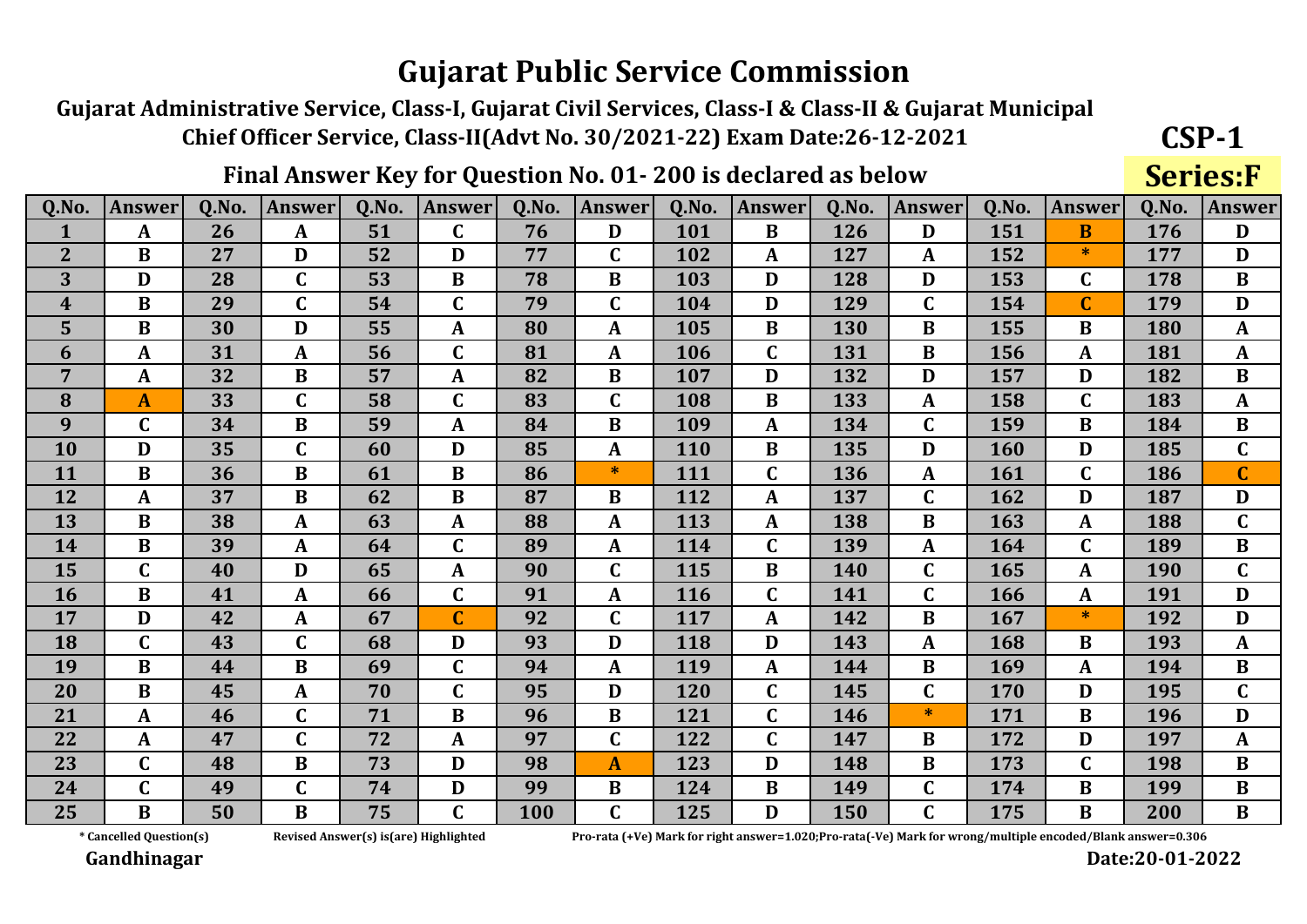Gujarat Administrative Service, Class-I, Gujarat Civil Services, Class-I & Class-II & Gujarat Municipal Chief Officer Service, Class-II(Advt No. 30/2021-22) Exam Date:26-12-2021

## Final Answer Key for Question No. 01-200 is declared as below

| Q.No.                   | <b>Answer</b> | 0.No. | <b>Answer</b> | 0.No. | <b>Answer</b>    | 0.No. | <b>Answer</b> | <b>O.No.</b> | <b>Answer</b> | 0.No. | <b>Answer</b> | 0.No. | <b>Answer</b> | 0.No. | <b>Answer</b>    |
|-------------------------|---------------|-------|---------------|-------|------------------|-------|---------------|--------------|---------------|-------|---------------|-------|---------------|-------|------------------|
| 1                       | A             | 26    | $\mathbf C$   | 51    | D                | 76    | $\bf{B}$      | 101          | D             | 126   | B             | 151   | D             | 176   | $\mathbf{A}$     |
| $\overline{2}$          | D             | 27    | D             | 52    | $\mathbf C$      | 77    | A             | 102          | A             | 127   | ∗             | 152   | D             | 177   | B                |
| 3                       | $\mathbf C$   | 28    | B             | 53    | B                | 78    | D             | 103          | D             | 128   | $\mathbf C$   | 153   | B             | 178   | D                |
| $\overline{\mathbf{4}}$ | $\mathbf C$   | 29    | $\mathbf C$   | 54    | $\mathbf C$      | 79    | D             | 104          | $\mathbf C$   | 129   | $\mathbf C$   | 154   | D             | 179   | $\bf{B}$         |
| 5 <sup>1</sup>          | D             | 30    | A             | 55    | $\boldsymbol{A}$ | 80    | $\bf{B}$      | 105          | $\bf{B}$      | 130   | B             | 155   | A             | 180   | $\bf{B}$         |
| 6                       | A             | 31    | $\mathbf C$   | 56    | A                | 81    | $\mathbf C$   | 106          | $\bf{B}$      | 131   | A             | 156   | A             | 181   | $\boldsymbol{A}$ |
| $\overline{7}$          | $\bf{B}$      | 32    | A             | 57    | $\bf{B}$         | 82    | D             | 107          | D             | 132   | D             | 157   | $\bf{B}$      | 182   | $\mathbf{A}$     |
| 8                       | $\mathbf C$   | 33    | $\mathbf C$   | 58    | $\mathbf C$      | 83    | $\bf{B}$      | 108          | $\mathbf{A}$  | 133   | $\mathbf C$   | 158   | A             | 183   | $\mathbf{A}$     |
| 9                       | $\bf{B}$      | 34    | A             | 59    | B                | 84    | $\mathbf{A}$  | 109          | $\mathbf C$   | 134   | B             | 159   | $\bf{B}$      | 184   | $\mathbf C$      |
| <b>10</b>               | $\mathbf C$   | 35    | D             | 60    | A                | 85    | B             | <b>110</b>   | D             | 135   | D             | 160   | $\mathbf C$   | 185   | D                |
| 11                      | $\bf{B}$      | 36    | B             | 61    | $\ast$           | 86    | C             | 111          | $\mathbf{A}$  | 136   | $\mathbf C$   | 161   | $\mathbf C$   | 186   | B                |
| 12                      | $\bf{B}$      | 37    | $\bf{B}$      | 62    | $\bf{B}$         | 87    | A             | 112          | $\mathbf C$   | 137   | D             | 162   | D             | 187   | $\mathbf{A}$     |
| 13                      | A             | 38    | A             | 63    | A                | 88    | A             | 113          | B             | 138   | A             | 163   | $\mathbf C$   | 188   | $\bf{B}$         |
| 14                      | $\mathbf{A}$  | 39    | $\mathbf C$   | 64    | $\boldsymbol{A}$ | 89    | $\mathbf C$   | 114          | $\mathbf{A}$  | 139   | $\mathbf C$   | 164   | $\bf{B}$      | 189   | $\bf{B}$         |
| 15                      | D             | 40    | A             | 65    | $\mathbf C$      | 90    | $\bf{B}$      | 115          | $\mathbf C$   | 140   | A             | 165   | $\mathbf C$   | 190   | $\mathbf C$      |
| 16                      | A             | 41    | $\mathbf C$   | 66    | A                | 91    | $\mathbf C$   | 116          | $\mathbf C$   | 141   | A             | 166   | D             | 191   | $\bf{B}$         |
| 17                      | A             | 42    | $\mathbf C$   | 67    | $\mathbf C$      | 92    | A             | 117          | B             | 142   | ∗             | 167   | D             | 192   | D                |
| 18                      | $\mathbf C$   | 43    | D             | 68    | D                | 93    | D             | 118          | A             | 143   | B             | 168   | A             | 193   | $\mathbf C$      |
| 19                      | B             | 44    | C             | 69    | $\boldsymbol{A}$ | 94    | $\mathbf{A}$  | 119          | B             | 144   | A             | 169   | B             | 194   | $\bf{B}$         |
| 20                      | A             | 45    | C             | 70    | D                | 95    | $\mathbf C$   | 120          | $\mathbf C$   | 145   | D             | 170   | $\mathbf C$   | 195   | $\bf{B}$         |
| 21                      | $\mathbf C$   | 46    | $\bf{B}$      | 71    | $\bf{B}$         | 96    | $\mathbf C$   | 121          | $\ast$        | 146   | B             | 171   | D             | 196   | $\mathbf{A}$     |
| 22                      | $\mathbf C$   | 47    | A             | 72    | $\mathbf C$      | 97    | $\mathbf C$   | 122          | $\bf{B}$      | 147   | D             | 172   | A             | 197   | $\mathbf{A}$     |
| 23                      | $\bf{B}$      | 48    | D             | 73    | A                | 98    | D             | 123          | $\bf{B}$      | 148   | $\mathbf C$   | 173   | $\bf{B}$      | 198   | $\mathbf C$      |
| 24                      | $\mathbf C$   | 49    | D             | 74    | B                | 99    | B             | 124          | $\mathbf C$   | 149   | B             | 174   | B             | 199   | $\mathbf C$      |
| 25                      | B             | 50    | $\mathsf{C}$  | 75    | $\mathbf C$      | 100   | D             | 125          | $\mathbf C$   | 150   | B             | 175   | $\bf{B}$      | 200   | B                |

\* Cancelled Question(s)

Revised Answer(s) is(are) Highlighted

Pro-rata (+Ve) Mark for right answer=1.020;Pro-rata(-Ve) Mark for wrong/multiple encoded/Blank answer=0.306

Gandhinagar

 $CSP-1$ 

Series:G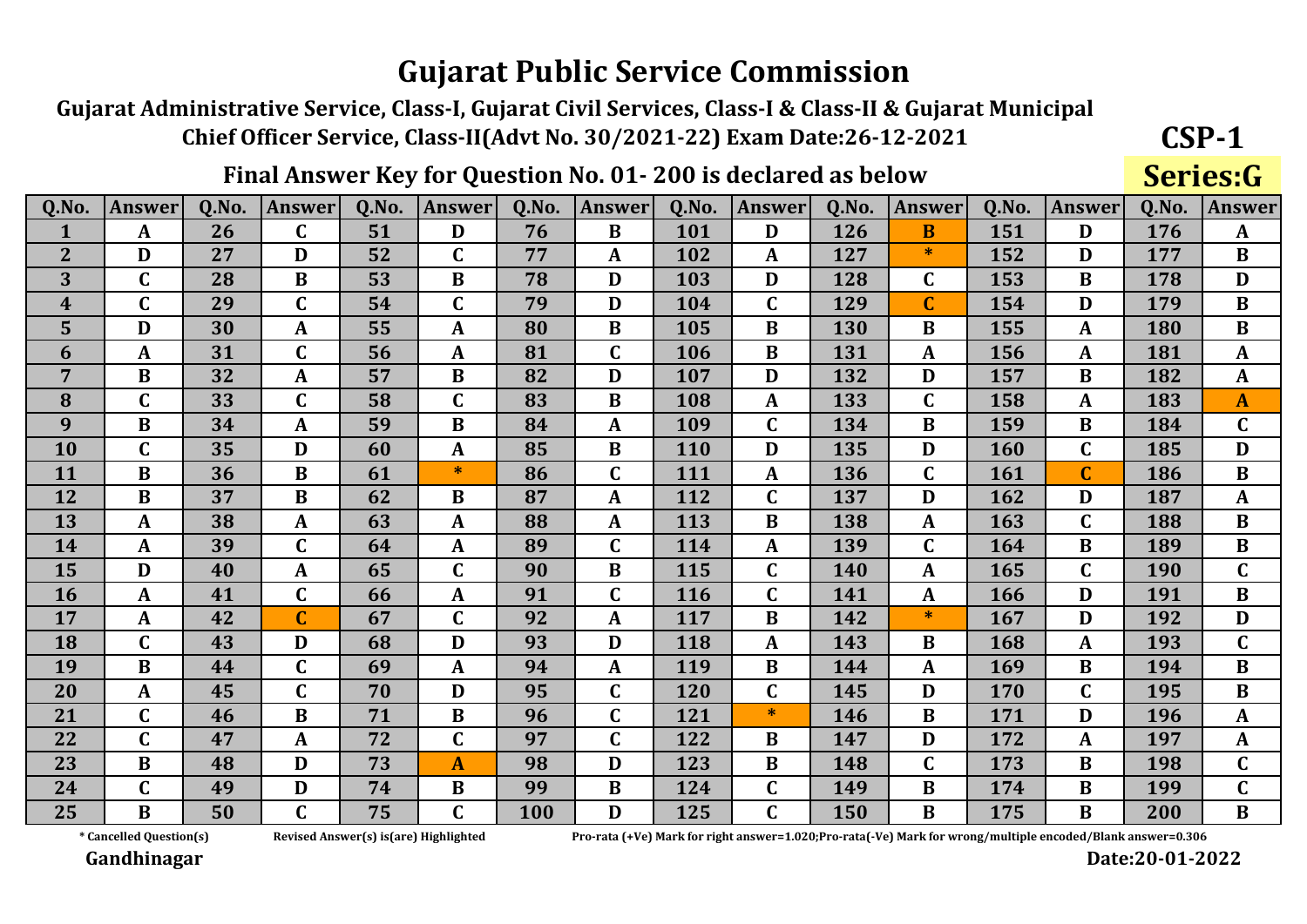Guiarat Administrative Service, Class-I, Guiarat Civil Services, Class-I & Class-II & Guiarat Municipal Chief Officer Service, Class-II(Advt No. 30/2021-22) Exam Date:26-12-2021

## Final Answer Key for Question No. 01-200 is declared as below

 $Q.No.$ Q.No. Answerl  $Q.No.$  $Q.No.$ Q.No. Q.No.  $0.No$ **Answer** Answer Answer **Answer Answer Answer** Q.No. Answer 51 76 151  $\mathbf{C}$ 26  $\mathbf{R}$ 101 126 176  $\mathbf{1}$  $\mathbf D$  $\mathbf{D}$  $\overline{\mathbf{R}}$  $\mathbf{D}$  $\mathbf{A}$  $\mathbf{A}$  $\overline{2}$  $\overline{\mathbf{D}}$  $\overline{27}$  $\overline{C}$  $\overline{52}$  $77$  $\overline{\ast}$  $\overline{127}$  $\overline{D}$  $\overline{152}$ 177  $\overline{D}$ 102  $\mathbf{B}$  $\mathbf{A}$  $\mathbf{A}$ 3 28  $\overline{B}$ 53 78 D 103 128 153 D 178  $\mathbf{C}$  $\bf{B}$ D  $\mathbf C$  $\bf{B}$  $\overline{\mathbf{4}}$  $\mathbf C$ 29  $\mathbf C$ 54  $\mathbf{D}$ 79  $\mathbf{C}$ 104  $\mathbf C$ 129 D 154  $\bf{B}$ 179  $\mathbf{C}$ 5 30 55  $\bf{B}$ 80  $\bf{B}$ 155  $\mathbf{A}$  $\mathbf{A}$ 105  $\bf{B}$ 130  $\mathbf{A}$  $\bf{B}$ 180 D 31 6  $\mathbf C$ 56  $\mathbf{C}$ 81  $\mathbf{R}$ 106  $\overline{A}$ 131 156  $\mathbf{A}$ 181  $\mathbf{A}$  $\mathbf{A}$  $\mathbf{A}$  $\overline{32}$  $\overline{57}$  $\overline{R2}$  $132$ 157  $\overline{7}$  $\mathbf{A}$  $\overline{\mathbf{B}}$  $\mathbf{D}$  $\mathbf{D}$ 107  $\mathbf{D}$  $\overline{\mathbf{B}}$  $\overline{A}$ 182  $\mathbf{R}$ 33  $\mathbf{C}$ 58 83  $\mathbf{C}$ 133 183 8  $\mathbf C$  $\bf{B}$ 108 158  $\mathbf{C}$  $\mathbf{A}$  $\mathbf{A}$  $\mathbf{A}$ 34 59 84 134 159 9  $\mathbf{A}$ B  $\mathbf{A}$  $\mathbf C$ 109  $\bf{B}$ B  $\mathbf C$ 184  $\bf{B}$ **10** 35 B 85 D 135  $\mathbf{C}$ 160 D 185  $\mathbf C$ D  $\mathbf{A}$ 60 110 D  $\ast$  $\mathbf C$ **11** B 36 61  $\mathbf C$ 86  $\mathbf{A}$ 111 136  $\mathbf C$ 161  $\bf{B}$ 186  $\bf{B}$ 12 37 87 112 137 162  $\overline{\mathbf{B}}$ 62  $\mathbf{C}$  $\mathbf{D}$  $\mathbf D$ 187  $\overline{\mathbf{R}}$  $\mathbf{R}$  $\mathbf{A}$  $\mathbf{A}$ 13 38 63 88 113 163  $\mathbf{B}$  $\mathbf{A}$ 138  $\mathbf{C}$  $\mathbf{B}$ 188  $\mathbf{A}$  $\mathbf{A}$  $\mathbf{A}$  $\mathbf{A}$ 14  $\mathbf{C}$ 39 64  $\mathbf{C}$ 89 114  $\mathbf{C}$ 139 164 189  $\bf{B}$  $\bf{B}$  $\mathbf{A}$  $\mathbf{A}$  $\mathbf{A}$ 15 65 165  $\mathbf{A}$ 40  $\mathbf{C}$  $\mathbf{B}$ 90  $\mathbf{C}$ 115  $\mathbf{A}$ 140  $\mathbf{C}$  $\mathbf{C}$ 190  $\mathbf{D}$ **16**  $\mathbf C$ 41  $\mathbf{A}$ 66  $\mathbf C$ 91  $\mathbf C$ 116 141 D 166  $\bf{B}$ 191  $\mathbf{A}$ A 17  $\mathbf{C}$ 42  $\mathbf{C}$ 67  $\mathbf{A}$ 92  $\mathbf{R}$ 117  $\ast$ 142  $\mathbf D$ 167  $\mathbf{D}$ 192  $\mathbf{A}$ 43 93  $\overline{C}$  $\overline{C}$ 18 D D 68 D  $\mathbf{A}$ 118  $\bf{B}$ 143 168 193  $\mathbf{A}$ 19  $\mathbf C$ 44 69 94 119 169  $\overline{B}$  $\bf{B}$  $\bf{B}$ B  $\mathbf{A}$  $\mathbf{A}$  $\mathbf{A}$ 144 194 20  $\mathbf C$ 45 70  $\mathbf{C}$ 95  $\mathbf{C}$ 120 145  $\mathbf{C}$ 170  $\mathbf{B}$ 195  $\mathbf{D}$ D  $\mathbf{A}$  $71$ 21  $\mathbf{C}$  $\ast$ 121  $\overline{B}$ 171  $\mathbf{C}$ B 46 B 96 146  $\mathbf D$  $\boldsymbol{A}$ 196 22 47  $\mathbf{C}$ 72  $\mathbf{C}$ 97 122 147 172 197  $\mathbf{C}$  $\mathbf{A}$  $\mathbf{R}$  $\mathbf{D}$  $\mathbf{A}$  $\mathbf{A}$ 23 48 73 98  $\mathbf{R}$ 123  $\mathbf C$  $\overline{\mathbf{B}}$ 173  $\mathbf{C}$ 198  $\overline{\mathbf{R}}$ D  $\mathbf{A}$  $\mathbf D$ 148 74 99  $\mathbf{C}$ 24 D 49  $\bf{B}$  $\bf{B}$  $\mathbf C$ 124  $\bf{B}$ 149  $\bf{B}$ 174 199  $\mathbf C$ 25  $\mathbf{C}$ 50  $\mathbf C$ 75  $\mathbf{C}$ 125 175  $\mathbf{D}$ 100  $\bf{B}$ 150  $\mathbf{R}$  $\bf{B}$  $\bf{B}$ 200

\* Cancelled Question(s)

Revised Answer(s) is(are) Highlighted

Pro-rata (+Ve) Mark for right answer=1.020;Pro-rata(-Ve) Mark for wrong/multiple encoded/Blank answer=0.306

Gandhinagar

Date:20-01-2022

 $CSP-1$ 

**Series:H**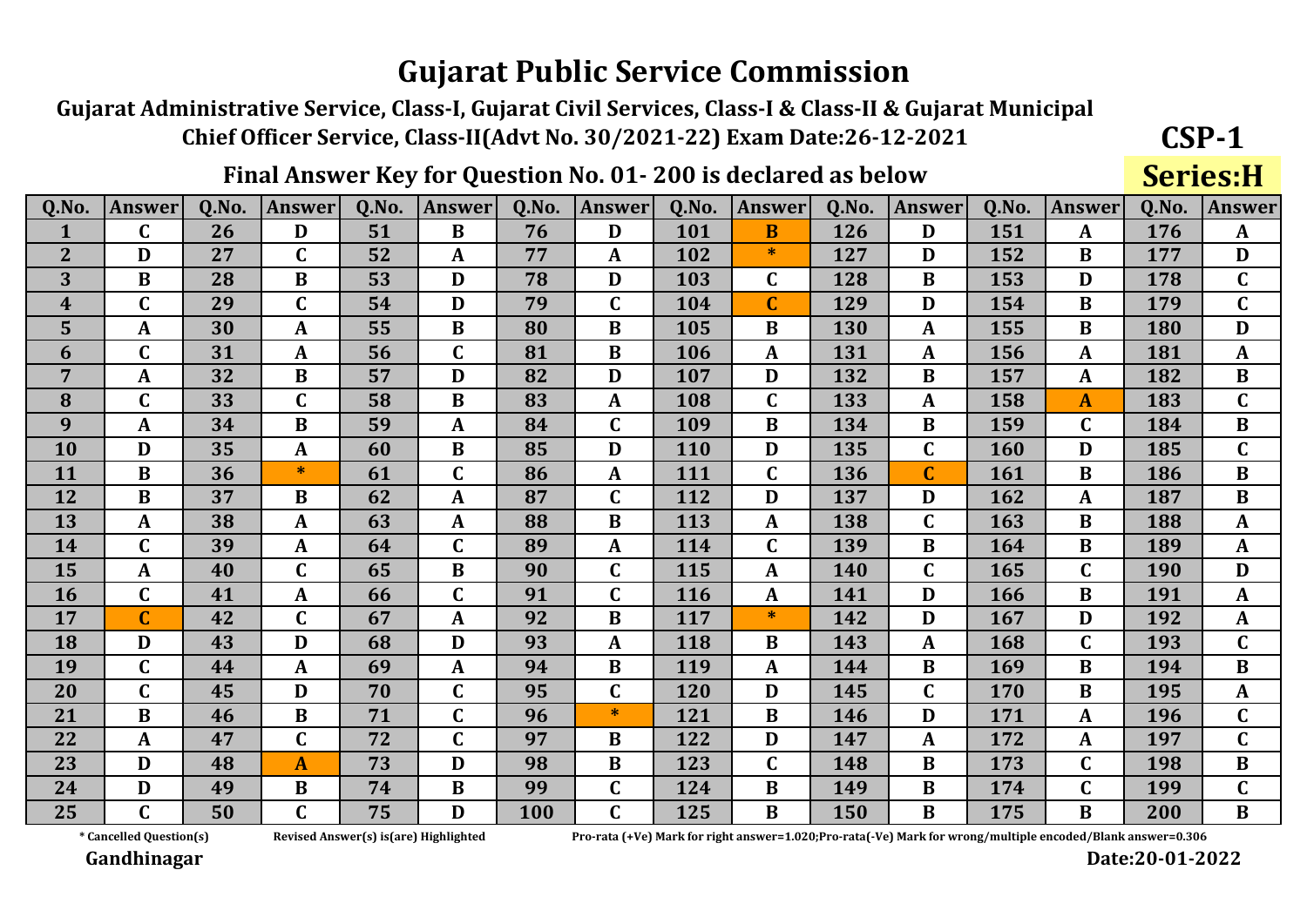Gujarat Administrative Service, Class-I, Gujarat Civil Services, Class-I & Class-II & Gujarat Municipal Chief Officer Service, Class-II(Advt No. 30/2021-22) Exam Date:26-12-2021

## Final Answer Key for Question No. 01-200 is declared as below

| Q.No.          | <b>Answer</b> | Q.No. | <b>Answer</b> | Q.No. | <b>Answer</b>  | 0.No. | <b>Answer</b> | Q.No. | <b>Answer</b> | Q.No. | <b>Answer</b> | Q.No. | <b>Answer</b>  | Q.No. | <b>Answer</b> |
|----------------|---------------|-------|---------------|-------|----------------|-------|---------------|-------|---------------|-------|---------------|-------|----------------|-------|---------------|
| 1              | $\bf{B}$      | 26    | B             | 51    | A              | 76    | $\bf{B}$      | 101   | $\mathbf{A}$  | 126   | $\bf{B}$      | 151   | $\mathbf C$    | 176   | $\mathbf C$   |
| $\overline{2}$ | $\mathbf C$   | 27    | D             | 52    | $\mathbf C$    | 77    | $\mathbf C$   | 102   | A             | 127   | $\mathbf C$   | 152   | A              | 177   | D             |
| 3              | $\mathbf{A}$  | 28    | C             | 53    | D              | 78    | $\bf{B}$      | 103   | D             | 128   | D             | 153   | B              | 178   | $\mathbf C$   |
| $\overline{4}$ | D             | 29    | $\mathbf C$   | 54    | A              | 79    | A             | 104   | B             | 129   | $\mathbf C$   | 154   | $\bf{B}$       | 179   | A             |
| 5              | A             | 30    | $\mathbf C$   | 55    | $\overline{C}$ | 80    | A             | 105   | $\mathbf{A}$  | 130   | A             | 155   | $\overline{C}$ | 180   | B             |
| 6              | D             | 31    | $\mathbf{A}$  | 56    | A              | 81    | $\bf{B}$      | 106   | $\mathbf{A}$  | 131   | A             | 156   | $\bf{B}$       | 181   | $\mathbf{A}$  |
| $\overline{7}$ | $\mathbf C$   | 32    | A             | 57    | $\bf{B}$       | 82    | $\bf{B}$      | 107   | D             | 132   | $\mathbf C$   | 157   | A              | 182   | $\bf{B}$      |
| 8              | $\mathbf C$   | 33    | $\mathbf C$   | 58    | B              | 83    | $\mathbf{A}$  | 108   | $\mathbf C$   | 133   | A             | 158   | D              | 183   | $\mathbf C$   |
| 9              | A             | 34    | A             | 59    | A              | 84    | $\mathbf C$   | 109   | $\mathbf C$   | 134   | B             | 159   | B              | 184   | D             |
| 10             | A             | 35    | D             | 60    | $\mathbf C$    | 85    | D             | 110   | D             | 135   | D             | 160   | $\overline{B}$ | 185   | $\ast$        |
| 11             | $\bf{B}$      | 36    | D             | 61    | $\mathbf C$    | 86    | $\mathbf C$   | 111   | $\mathbf C$   | 136   | A             | 161   | $\mathbf C$    | 186   | D             |
| 12             | $\mathbf{A}$  | 37    | D             | 62    | D              | 87    | D             | 112   | D             | 137   | A             | 162   | A              | 187   | $\bf{B}$      |
| 13             | $\bf{B}$      | 38    | A             | 63    | $\ast$         | 88    | D             | 113   | $\mathbf{A}$  | 138   | B             | 163   | D              | 188   | $\mathbf C$   |
| 14             | $\mathbf{A}$  | 39    | D             | 64    | $\mathbf{A}$   | 89    | D             | 114   | D             | 139   | A             | 164   | $\mathbf{A}$   | 189   | D             |
| 15             | D             | 40    | $\mathbf C$   | 65    | D              | 90    | $\mathbf C$   | 115   | $\bf{B}$      | 140   | $\mathbf C$   | 165   | $\bf{B}$       | 190   | $\ast$        |
| <b>16</b>      | $\bf{B}$      | 41    | B             | 66    | D              | 91    | A             | 116   | D             | 141   | $\mathbf{C}$  | 166   | $\mathbf C$    | 191   | B             |
| 17             | $\mathbf{B}$  | 42    | D             | 67    | A              | 92    | $\mathbf{A}$  | 117   | D             | 142   | D             | 167   | $\ast$         | 192   | $\mathbf{A}$  |
| 18             | A             | 43    | $\bf{B}$      | 68    | $\bf{B}$       | 93    | $\mathbf C$   | 118   | $\mathbf{A}$  | 143   | D             | 168   | D              | 193   | $\mathbf C$   |
| 19             | $\mathbf C$   | 44    | D             | 69    | A              | 94    | A             | 119   | B             | 144   | D             | 169   | $\mathbf C$    | 194   | $\bf{B}$      |
| 20             | D             | 45    | $\mathbf C$   | 70    | $\mathbf C$    | 95    | D             | 120   | $\mathbf{A}$  | 145   | D             | 170   | D              | 195   | D             |
| 21             | A             | 46    | $\bf{B}$      | 71    | D              | 96    | A             | 121   | $\mathbf{A}$  | 146   | A             | 171   | $\mathbf{C}$   | 196   | $\mathbf{A}$  |
| 22             | A             | 47    | D             | 72    | D              | 97    | $\mathbf C$   | 122   | $\mathbf C$   | 147   | D             | 172   | A              | 197   | D             |
| 23             | D             | 48    | B             | 73    | A              | 98    | C             | 123   | D             | 148   | A             | 173   | B              | 198   | B             |
| 24             | A             | 49    | $\mathsf C$   | 74    | A              | 99    | D             | 124   | $\bf{B}$      | 149   | D             | 174   | D              | 199   | $\mathbf C$   |
| 25             | $\bf{B}$      | 50    | A             | 75    | B              | 100   | $\mathsf{C}$  | 125   | $\mathbf{A}$  | 150   | $\mathbf{C}$  | 175   | $\bf{B}$       | 200   | $\mathbf A$   |

\* Cancelled Question(s)

Revised Answer(s) is(are) Highlighted

Pro-rata (+Ve) Mark for right answer=1.020;Pro-rata(-Ve) Mark for wrong/multiple encoded/Blank answer=0.306

Gandhinagar

 $CSP-2$ 

**Series:M**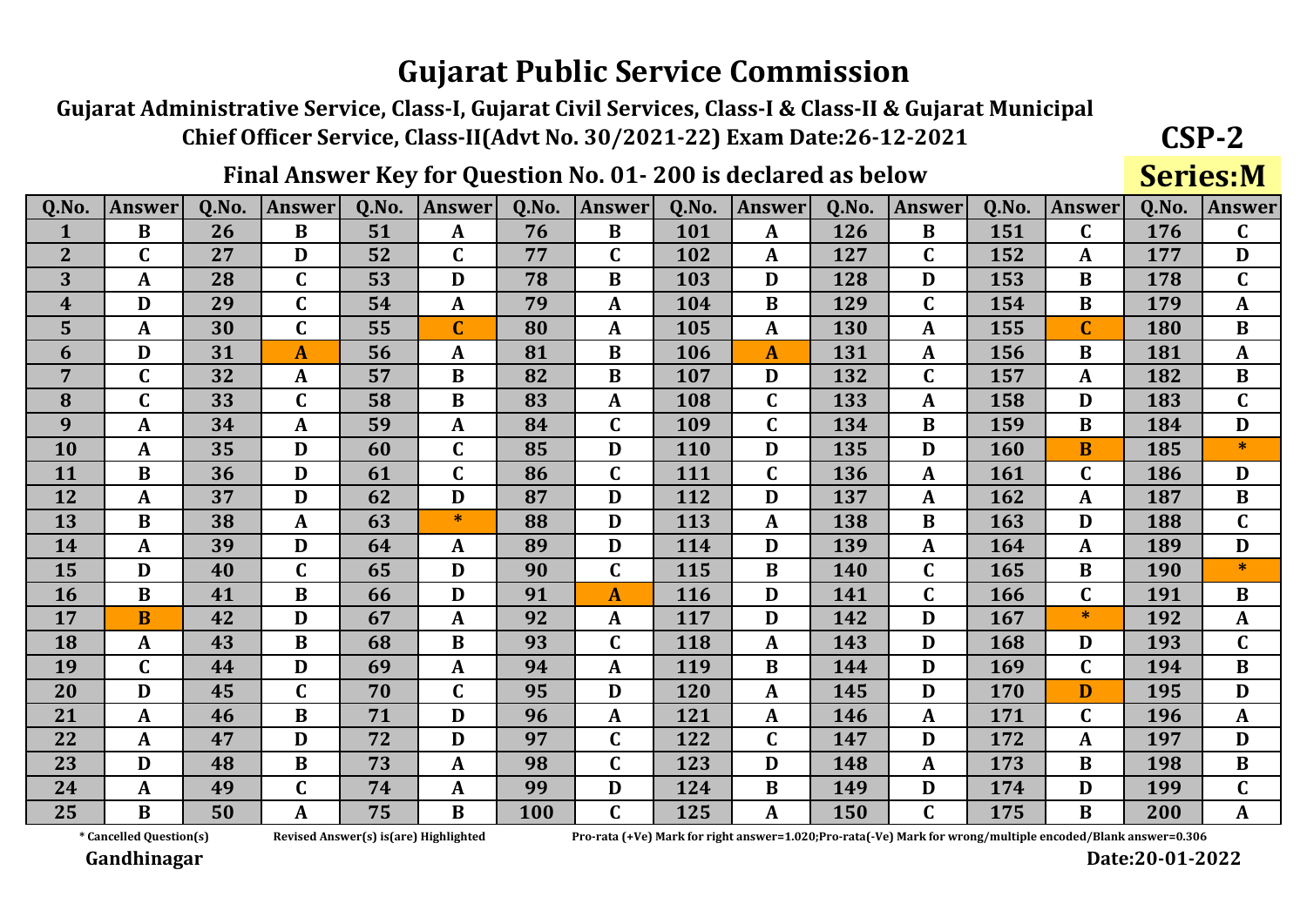Gujarat Administrative Service, Class-I, Gujarat Civil Services, Class-I & Class-II & Gujarat Municipal Chief Officer Service, Class-II(Advt No. 30/2021-22) Exam Date:26-12-2021

## Final Answer Key for Question No. 01-200 is declared as below

| Q.No.        | <b>Answer</b>    | 0.No. | <b>Answer</b> | 0.No. | <b>Answer</b>    | 0.No.      | Answer      | 0.No. | <b>Answer</b> | 0.No. | <b>Answer</b> | 0.No.      | <b>Answer</b>    | 0.No. | <b>Answer</b> |
|--------------|------------------|-------|---------------|-------|------------------|------------|-------------|-------|---------------|-------|---------------|------------|------------------|-------|---------------|
| $\mathbf{1}$ | A                | 26    | $\bf{B}$      | 51    | A                | 76         | $\bf{B}$    | 101   | $\bf{B}$      | 126   | $\mathbf C$   | 151        | $\mathbf C$      | 176   | $\bf{B}$      |
| $\mathbf{2}$ | A                | 27    | $\mathbf C$   | 52    | $\mathbf C$      | 77         | D           | 102   | $\mathbf C$   | 127   | D             | 152        | A                | 177   | $\mathbf C$   |
| 3            | D                | 28    | B             | 53    | D                | 78         | C           | 103   | A             | 128   | $\mathbf C$   | 153        | B                | 178   | D             |
| 4            | B                | 29    | A             | 54    | $\boldsymbol{A}$ | 79         | C           | 104   | D             | 129   | A             | 154        | B                | 179   | $\mathbf C$   |
| 5            | A                | 30    | A             | 55    | $\mathbf C$      | 80         | C           | 105   | A             | 130   | B             | 155        | $\mathbf C$      | 180   | $\mathbf{A}$  |
| 6            | A                | 31    | B             | 56    | A                | 81         | A           | 106   | D             | 131   | A             | 156        | B                | 181   | $\mathbf{A}$  |
| 7            | D                | 32    | B             | 57    | $\bf{B}$         | 82         | A           | 107   | $\mathbf C$   | 132   | B             | 157        | $\boldsymbol{A}$ | 182   | $\mathbf C$   |
| 8            | $\mathbf C$      | 33    | A             | 58    | B                | 83         | $\mathbf C$ | 108   | $\mathbf C$   | 133   | $\mathbf C$   | 158        | D                | 183   | $\mathbf{A}$  |
| 9            | $\mathbf C$      | 34    | $\mathbf C$   | 59    | A                | 84         | A           | 109   | A             | 134   | D             | 159        | B                | 184   | B             |
| 10           | D                | 35    | D             | 60    | $\mathbf C$      | 85         | D           | 110   | A             | 135   | ∗             | <b>160</b> | B                | 185   | D             |
| 11           | $\mathbf C$      | 36    | $\mathbf C$   | 61    | $\mathbf C$      | 86         | D           | 111   | B             | 136   | D             | 161        | $\mathbf C$      | 186   | $\mathbf{A}$  |
| 12           | D                | 37    | D             | 62    | D                | 87         | D           | 112   | A             | 137   | B             | 162        | $\boldsymbol{A}$ | 187   | $\mathbf{A}$  |
| 13           | A                | 38    | D             | 63    | $\ast$           | 88         | A           | 113   | $\bf{B}$      | 138   | C             | 163        | D                | 188   | B             |
| 14           | D                | 39    | D             | 64    | A                | 89         | D           | 114   | A             | 139   | D             | 164        | $\boldsymbol{A}$ | 189   | $\mathbf{A}$  |
| 15           | $\bf{B}$         | 40    | $\mathbf C$   | 65    | D                | 90         | $\mathbf C$ | 115   | D             | 140   | $\ast$        | 165        | B                | 190   | $\mathbf C$   |
| 16           | D                | 41    | A             | 66    | D                | 91         | $\bf{B}$    | 116   | B             | 141   | B             | 166        | $\mathbf C$      | 191   | $\mathbf C$   |
| 17           | D                | 42    | A             | 67    | A                | 92         | D           | 117   | B             | 142   | A             | 167        | $\ast$           | 192   | D             |
| 18           | A                | 43    | C             | 68    | $\bf{B}$         | 93         | B           | 118   | A             | 143   | C             | 168        | D                | 193   | D             |
| 19           | B                | 44    | A             | 69    | $\boldsymbol{A}$ | 94         | D           | 119   | $\mathbf C$   | 144   | B             | 169        | $\mathbf C$      | 194   | D             |
| 20           | A                | 45    | D             | 70    | $\mathbf C$      | 95         | C           | 120   | D             | 145   | D             | 170        | D                | 195   | D             |
| 21           | $\boldsymbol{A}$ | 46    | A             | 71    | D                | 96         | $\bf{B}$    | 121   | $\mathbf{A}$  | 146   | A             | 171        | $\mathbf C$      | 196   | $\mathbf{A}$  |
| 22           | $\mathbf C$      | 47    | $\mathbf C$   | 72    | D                | 97         | D           | 122   | A             | 147   | D             | 172        | $\mathbf{A}$     | 197   | D             |
| 23           | D                | 48    | $\mathbf C$   | 73    | A                | 98         | $\bf{B}$    | 123   | D             | 148   | B             | 173        | B                | 198   | $\mathbf{A}$  |
| 24           | B                | 49    | D             | 74    | A                | 99         | C           | 124   | A             | 149   | $\mathbf C$   | 174        | D                | 199   | D             |
| 25           | A                | 50    | C             | 75    | $\bf{B}$         | <b>100</b> | A           | 125   | B             | 150   | A             | 175        | B                | 200   | $\mathbf C$   |

\* Cancelled Question(s)

Revised Answer(s) is(are) Highlighted

Pro-rata (+Ve) Mark for right answer=1.020;Pro-rata(-Ve) Mark for wrong/multiple encoded/Blank answer=0.306

Gandhinagar

 $CSP-2$ 

**Series:A**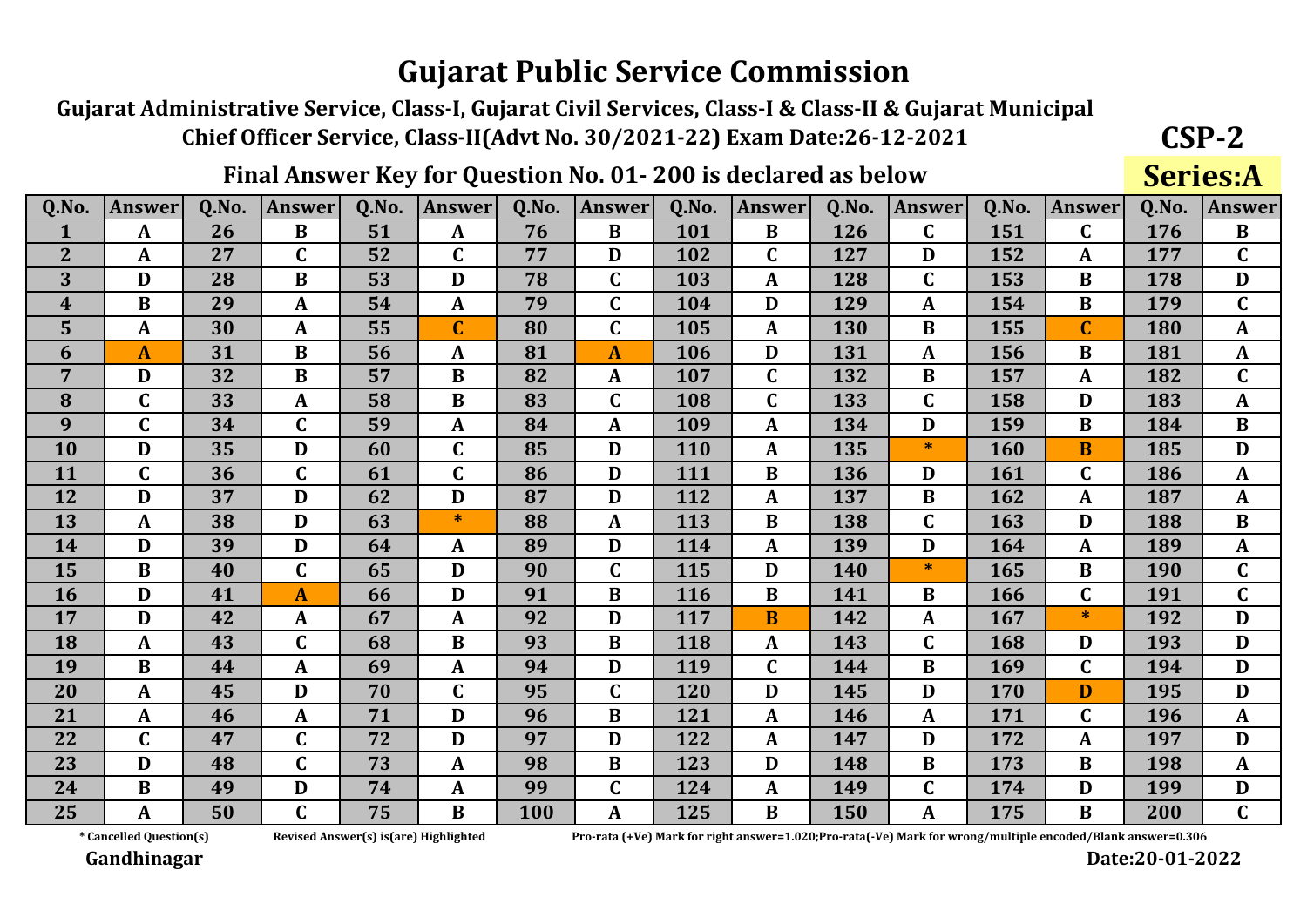Gujarat Administrative Service, Class-I, Gujarat Civil Services, Class-I & Class-II & Gujarat Municipal Chief Officer Service, Class-II(Advt No. 30/2021-22) Exam Date:26-12-2021

## Final Answer Key for Question No. 01-200 is declared as below

| Q.No.          | <b>Answer</b> | 0.No. | <b>Answer</b>  | Q.No. | <b>Answer</b>    | 0.No.      | <b>Answer</b>    | 0.No. | <b>Answer</b>    | 0.No. | <b>Answer</b> | <b>O.No.</b> | <b>Answer</b> | Q.No. | <b>Answer</b> |
|----------------|---------------|-------|----------------|-------|------------------|------------|------------------|-------|------------------|-------|---------------|--------------|---------------|-------|---------------|
| 1              | $\mathbf C$   | 26    | $\mathbf C$    | 51    | $\bf{B}$         | 76         | A                | 101   | B                | 126   | A             | 151          | $\bf{B}$      | 176   | $\bf{B}$      |
| $\overline{2}$ | D             | 27    | A              | 52    | $\mathbf C$      | 77         | $\mathbf{A}$     | 102   | $\mathbf C$      | 127   | $\mathbf C$   | 152          | D             | 177   | $\mathbf C$   |
| 3              | $\mathbf C$   | 28    | $\bf{B}$       | 53    | D                | 78         | D                | 103   | B                | 128   | D             | 153          | $\mathbf C$   | 178   | $\mathbf{A}$  |
| 4              | A             | 29    | $\bf{B}$       | 54    | $\mathbf C$      | 79         | $\bf{B}$         | 104   | $\mathbf{A}$     | 129   | A             | 154          | $\mathbf C$   | 179   | D             |
| 5 <sup>5</sup> | B             | 30    | $\overline{C}$ | 55    | A                | 80         | $\boldsymbol{A}$ | 105   | $\boldsymbol{A}$ | 130   | $\mathbf C$   | 155          | $\mathbf C$   | 180   | $\mathbf{A}$  |
| 6              | A             | 31    | B              | 56    | A                | 81         | A                | 106   | B                | 131   | A             | 156          | $\mathbf{A}$  | 181   | D             |
| $\overline{7}$ | $\bf{B}$      | 32    | A              | 57    | $\mathbf C$      | 82         | D                | 107   | $\bf{B}$         | 132   | $\bf{B}$      | 157          | A             | 182   | $\mathbf C$   |
| 8              | $\mathbf C$   | 33    | D              | 58    | A                | 83         | $\mathbf C$      | 108   | $\mathbf A$      | 133   | B             | 158          | $\mathbf C$   | 183   | $\mathbf C$   |
| 9              | D             | 34    | $\bf{B}$       | 59    | $\bf{B}$         | 84         | $\mathbf C$      | 109   | $\mathbf C$      | 134   | A             | 159          | A             | 184   | A             |
| 10             | $\ast$        | 35    | <sub>B</sub>   | 60    | D                | 85         | D                | 110   | D                | 135   | $\mathbf C$   | 160          | D             | 185   | A             |
| 11             | D             | 36    | C              | 61    | A                | 86         | C                | 111   | $\mathbf C$      | 136   | $\mathbf C$   | 161          | D             | 186   | B             |
| 12             | $\bf{B}$      | 37    | A              | 62    | $\boldsymbol{A}$ | 87         | D                | 112   | D                | 137   | D             | 162          | D             | 187   | $\mathbf{A}$  |
| 13             | $\mathbf C$   | 38    | D              | 63    | $\bf{B}$         | 88         | A                | 113   | D                | 138   | $\ast$        | 163          | A             | 188   | $\bf{B}$      |
| 14             | D             | 39    | A              | 64    | A                | 89         | D                | 114   | D                | 139   | A             | 164          | D             | 189   | $\mathbf{A}$  |
| 15             | $\ast$        | 40    | $\bf{B}$       | 65    | $\mathbf C$      | 90         | $\bf{B}$         | 115   | $\mathbf C$      | 140   | D             | 165          | $\mathbf C$   | 190   | D             |
| 16             | B             | 41    | $\mathbf C$    | 66    | $\mathbf C$      | 91         | D                | 116   | $\mathbf{A}$     | 141   | D             | 166          | <sub>B</sub>  | 191   | B             |
| 17             | A             | 42    | *              | 67    | D                | 92         | D                | 117   | A                | 142   | A             | 167          | D             | 192   | B             |
| 18             | $\mathbf C$   | 43    | D              | 68    | D                | 93         | $\mathbf{A}$     | 118   | $\mathbf C$      | 143   | B             | 168          | $\bf{B}$      | 193   | $\mathbf{A}$  |
| 19             | $\bf{B}$      | 44    | $\mathbf C$    | 69    | D                | 94         | $\bf{B}$         | 119   | $\mathbf{A}$     | 144   | A             | 169          | D             | 194   | $\mathbf C$   |
| 20             | D             | 45    | D              | 70    | D                | 95         | A                | 120   | D                | 145   | $\mathbf C$   | 170          | $\mathbf C$   | 195   | D             |
| 21             | A             | 46    | C              | 71    | $\mathbf{A}$     | 96         | $\mathbf{A}$     | 121   | $\mathbf A$      | 146   | D             | 171          | $\bf{B}$      | 196   | $\mathbf{A}$  |
| 22             | D             | 47    | A              | 72    | D                | 97         | $\mathbf C$      | 122   | $\mathbf C$      | 147   | D             | 172          | D             | 197   | $\mathbf{A}$  |
| 23             | $\bf{B}$      | 48    | $\bf{B}$       | 73    | $\mathbf{A}$     | 98         | D                | 123   | $\mathbf C$      | 148   | A             | 173          | $\bf{B}$      | 198   | D             |
| 24             | $\mathbf C$   | 49    | D              | 74    | D                | 99         | B                | 124   | D                | 149   | A             | 174          | $\mathbf C$   | 199   | A             |
| 25             | A             | 50    | B              | 75    | $\mathbf C$      | <b>100</b> | A                | 125   | $\mathbf C$      | 150   | B             | 175          | A             | 200   | B             |

\* Cancelled Question(s)

Revised Answer(s) is(are) Highlighted

Pro-rata (+Ve) Mark for right answer=1.020;Pro-rata(-Ve) Mark for wrong/multiple encoded/Blank answer=0.306

Gandhinagar

 $CSP-2$ 

**Series:B**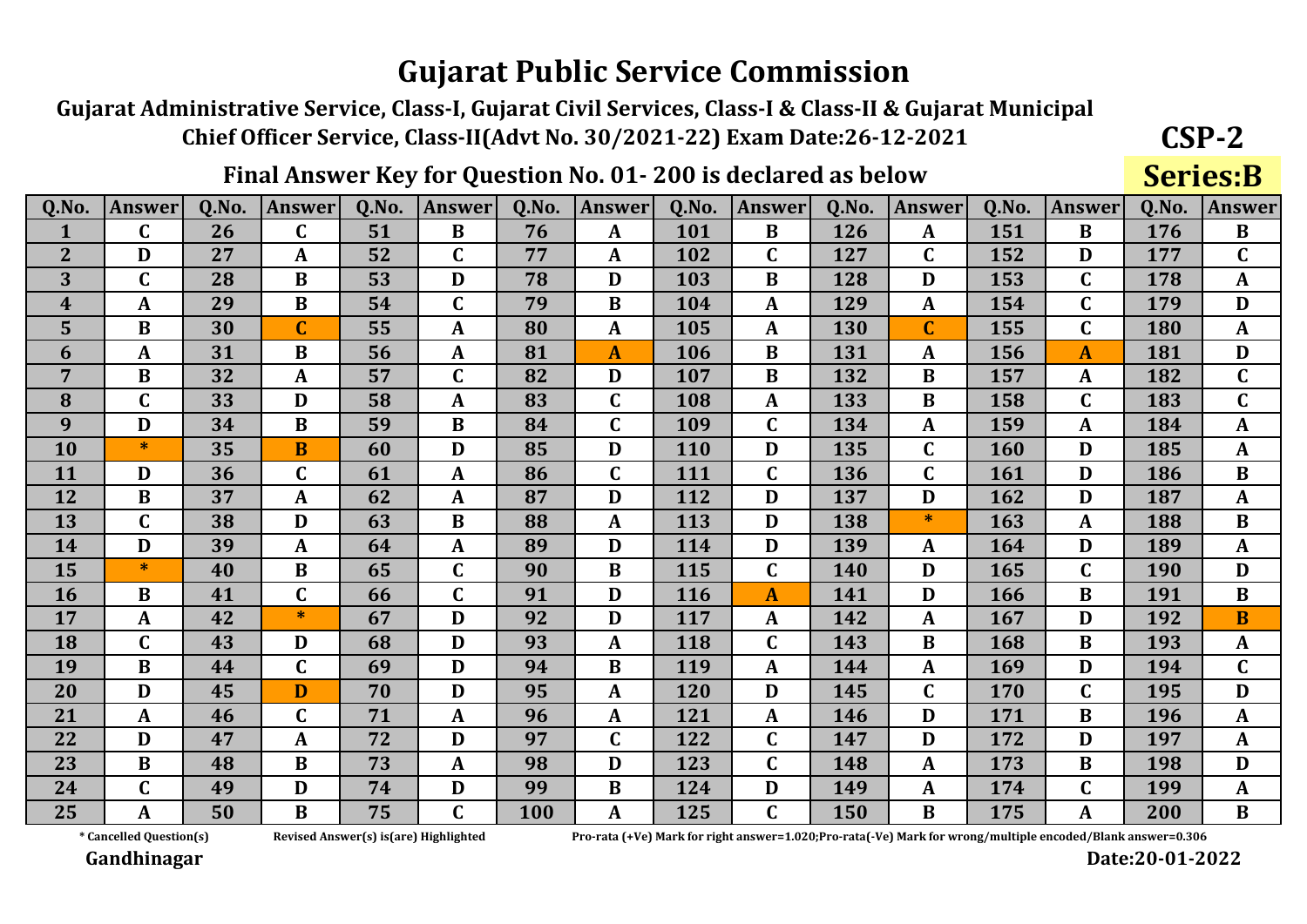Gujarat Administrative Service, Class-I, Gujarat Civil Services, Class-I & Class-II & Gujarat Municipal Chief Officer Service, Class-II(Advt No. 30/2021-22) Exam Date:26-12-2021

## Final Answer Key for Question No. 01-200 is declared as below

| Q.No.          | <b>Answer</b> | 0.No. | <b>Answer</b> | 0.No. | <b>Answer</b>    | 0.No.      | <b>Answer</b> | <b>O.No.</b> | <b>Answer</b>    | 0.No. | <b>Answer</b> | 0.No.      | <b>Answer</b>    | Q.No. | <b>Answer</b> |
|----------------|---------------|-------|---------------|-------|------------------|------------|---------------|--------------|------------------|-------|---------------|------------|------------------|-------|---------------|
| $\mathbf{1}$   | $\mathbf C$   | 26    | $\bf{B}$      | 51    | $\mathbf{A}$     | 76         | B             | 101          | $\mathbf{A}$     | 126   | $\bf{B}$      | 151        | $\bf{B}$         | 176   | $\mathbf C$   |
| $\overline{2}$ | A             | 27    | $\mathbf C$   | 52    | $\mathbf{A}$     | 77         | C             | 102          | $\mathbf C$      | 127   | D             | 152        | $\mathbf C$      | 177   | D             |
| 3              | B             | 28    | D             | 53    | D                | 78         | B             | 103          | D                | 128   | $\mathbf C$   | 153        | A                | 178   | $\mathbf C$   |
| 4              | B             | 29    | $\mathbf C$   | 54    | B                | 79         | A             | 104          | A                | 129   | C             | 154        | D                | 179   | A             |
| 5              | $\mathbf C$   | 30    | A             | 55    | $\mathbf{A}$     | 80         | A             | 105          | $\overline{C}$   | 130   | $\mathbf C$   | 155        | $\boldsymbol{A}$ | 180   | B             |
| 6              | B             | 31    | A             | 56    | A                | 81         | B             | 106          | A                | 131   | A             | 156        | D                | 181   | A             |
| $\overline{7}$ | A             | 32    | $\mathbf C$   | 57    | D                | 82         | B             | 107          | B                | 132   | A             | 157        | $\mathbf C$      | 182   | $\bf{B}$      |
| 8              | D             | 33    | A             | 58    | $\mathbf C$      | 83         | A             | 108          | $\bf{B}$         | 133   | $\mathbf C$   | 158        | $\mathbf C$      | 183   | $\mathbf C$   |
| 9              | B             | 34    | B             | 59    | $\mathbf C$      | 84         | $\mathbf C$   | 109          | A                | 134   | A             | 159        | $\boldsymbol{A}$ | 184   | D             |
| 10             | B             | 35    | D             | 60    | D                | 85         | D             | <b>110</b>   | $\mathbf C$      | 135   | D             | <b>160</b> | A                | 185   | $\ast$        |
| 11             | $\mathbf C$   | 36    | A             | 61    | $\mathbf C$      | 86         | C             | 111          | $\mathbf C$      | 136   | D             | 161        | B                | 186   | D             |
| 12             | A             | 37    | A             | 62    | D                | 87         | D             | 112          | D                | 137   | D             | 162        | $\boldsymbol{A}$ | 187   | $\bf{B}$      |
| 13             | D             | 38    | $\bf{B}$      | 63    | $\boldsymbol{A}$ | 88         | D             | 113          | ∗                | 138   | A             | 163        | B                | 188   | $\mathbf C$   |
| 14             | A             | 39    | A             | 64    | D                | 89         | D             | 114          | A                | 139   | D             | 164        | $\boldsymbol{A}$ | 189   | D             |
| 15             | $\bf{B}$      | 40    | $\mathbf C$   | 65    | B                | 90         | $\mathbf C$   | 115          | D                | 140   | $\mathbf C$   | 165        | D                | 190   | $\ast$        |
| 16             | $\mathbf C$   | 41    | $\mathbf C$   | 66    | D                | 91         | $\mathbf{A}$  | 116          | D                | 141   | B             | 166        | B                | 191   | B             |
| 17             | $\ast$        | 42    | D             | 67    | D                | 92         | A             | 117          | A                | 142   | D             | 167        | B                | 192   | $\mathbf{A}$  |
| 18             | D             | 43    | D             | 68    | $\boldsymbol{A}$ | 93         | C             | 118          | $\bf{B}$         | 143   | B             | 168        | A                | 193   | $\mathbf C$   |
| 19             | $\mathbf C$   | 44    | D             | 69    | $\bf{B}$         | 94         | $\mathbf{A}$  | 119          | $\boldsymbol{A}$ | 144   | D             | 169        | $\mathbf C$      | 194   | $\bf{B}$      |
| 20             | D             | 45    | D             | 70    | A                | 95         | D             | 120          | $\mathbf C$      | 145   | $\mathbf C$   | 170        | D                | 195   | D             |
| 21             | $\mathbf C$   | 46    | A             | 71    | A                | 96         | $\mathbf{A}$  | 121          | D                | 146   | B             | 171        | $\mathbf{A}$     | 196   | $\mathbf{A}$  |
| 22             | A             | 47    | D             | 72    | $\mathbf C$      | 97         | $\mathbf C$   | 122          | D                | 147   | D             | 172        | $\boldsymbol{A}$ | 197   | D             |
| 23             | $\bf{B}$      | 48    | A             | 73    | D                | 98         | $\mathbf C$   | 123          | $\boldsymbol{A}$ | 148   | B             | 173        | D                | 198   | $\bf{B}$      |
| 24             | D             | 49    | D             | 74    | B                | 99         | D             | 124          | A                | 149   | $\mathbf C$   | 174        | A                | 199   | $\mathbf C$   |
| 25             | B             | 50    | $\mathbf C$   | 75    | A                | <b>100</b> | C             | 125          | $\bf{B}$         | 150   | A             | 175        | B                | 200   | A             |

\* Cancelled Question(s)

Revised Answer(s) is(are) Highlighted

Pro-rata (+Ve) Mark for right answer=1.020;Pro-rata(-Ve) Mark for wrong/multiple encoded/Blank answer=0.306

Gandhinagar

 $CSP-2$ 

Series:C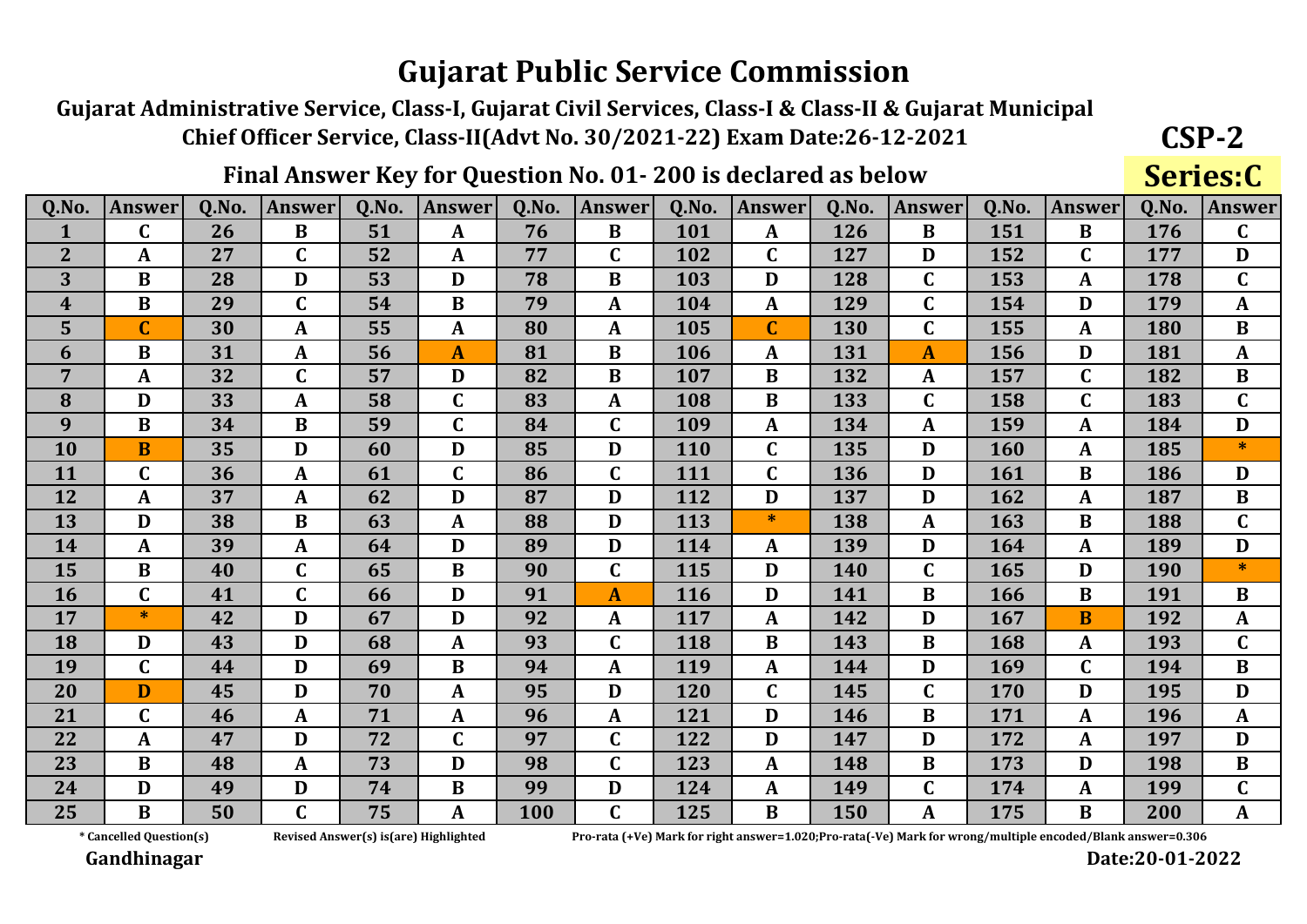Gujarat Administrative Service, Class-I, Gujarat Civil Services, Class-I & Class-II & Gujarat Municipal Chief Officer Service, Class-II(Advt No. 30/2021-22) Exam Date:26-12-2021

## Final Answer Key for Question No. 01-200 is declared as below

| Q.No.          | <b>Answer</b>    | Q.No. | <b>Answer</b> | Q.No. | <b>Answer</b> | Q.No. | <b>Answer</b> | Q.No. | <b>Answer</b>    | Q.No. | <b>Answer</b> | Q.No. | <b>Answer</b> | Q.No.      | <b>Answer</b>    |
|----------------|------------------|-------|---------------|-------|---------------|-------|---------------|-------|------------------|-------|---------------|-------|---------------|------------|------------------|
|                | $\bf{B}$         | 26    | A             | 51    | $\bf{B}$      | 76    | A             | 101   | $\bf{B}$         | 126   | B             | 151   | $\mathbf C$   | 176        | $\mathbf{C}$     |
| $\overline{2}$ | C                | 27    | A             | 52    | $\mathbf C$   | 77    | $\mathbf C$   | 102   | D                | 127   | $\mathbf C$   | 152   | D             | 177        | A                |
| 3              | D                | 28    | D             | 53    | $\bf{B}$      | 78    | D             | 103   | $\mathbf C$      | 128   | A             | 153   | $\mathbf C$   | 178        | B                |
| 4              | $\mathbf C$      | 29    | B             | 54    | A             | 79    | A             | 104   | $\mathbf C$      | 129   | D             | 154   | A             | 179        | $\bf{B}$         |
| 5              | A                | 30    | A             | 55    | A             | 80    | $\mathbf C$   | 105   | $\mathbf C$      | 130   | A             | 155   | $\bf{B}$      | 180        | $\mathbf C$      |
| 6              | $\boldsymbol{A}$ | 31    | A             | 56    | B             | 81    | A             | 106   | $\boldsymbol{A}$ | 131   | D             | 156   | A             | 181        | $\bf{B}$         |
| $\overline{7}$ | $\mathbf C$      | 32    | D             | 57    | B             | 82    | $\bf{B}$      | 107   | $\mathbf{A}$     | 132   | $\mathbf C$   | 157   | $\bf{B}$      | 182        | A                |
| 8              | A                | 33    | $\mathbf C$   | 58    | A             | 83    | B             | 108   | $\mathbf C$      | 133   | $\mathbf C$   | 158   | $\mathbf C$   | 183        | D                |
| 9              | B                | 34    | $\mathbf C$   | 59    | $\mathbf C$   | 84    | A             | 109   | A                | 134   | A             | 159   | D             | 184        | B                |
| 10             | D                | 35    | D             | 60    | D             | 85    | $\mathbf C$   | 110   | D                | 135   | $\mathbf{A}$  | 160   | $\ast$        | 185        | $\bf{B}$         |
| 11             | $\mathbf{A}$     | 36    | $\mathbf C$   | 61    | $\mathbf C$   | 86    | $\mathbf C$   | 111   | D                | 136   | B             | 161   | D             | 186        | $\mathbf C$      |
| 12             | $\mathbf{A}$     | 37    | D             | 62    | D             | 87    | D             | 112   | D                | 137   | A             | 162   | $\bf{B}$      | 187        | $\mathbf{A}$     |
| 13             | B                | 38    | A             | 63    | D             | 88    | $\ast$        | 113   | $\boldsymbol{A}$ | 138   | $\bf{B}$      | 163   | $\mathbf C$   | 188        | D                |
| 14             | $\boldsymbol{A}$ | 39    | D             | 64    | D             | 89    | A             | 114   | D                | 139   | A             | 164   | D             | 189        | A                |
| 15             | $\mathbf C$      | 40    | B             | 65    | $\mathbf C$   | 90    | D             | 115   | $\mathbf C$      | 140   | D             | 165   | $\ast$        | <b>190</b> | B                |
| 16             | $\mathsf{C}$     | 41    | D             | 66    | $\mathbf{A}$  | 91    | D             | 116   | B                | 141   | B             | 166   | B             | 191        | $\mathbf C$      |
| 17             | D                | 42    | D             | 67    | A             | 92    | A             | 117   | D                | 142   | B             | 167   | A             | 192        | $\ast$           |
| 18             | D                | 43    | A             | 68    | $\mathbf C$   | 93    | B             | 118   | $\bf{B}$         | 143   | A             | 168   | $\mathbf C$   | 193        | D                |
| 19             | D                | 44    | B             | 69    | A             | 94    | A             | 119   | D                | 144   | $\mathbf C$   | 169   | $\bf{B}$      | 194        | $\mathbf{C}$     |
| 20             | D                | 45    | A             | 70    | D             | 95    | $\mathbf C$   | 120   | $\mathbf C$      | 145   | D             | 170   | D             | 195        | D                |
| 21             | $\boldsymbol{A}$ | 46    | A             | 71    | A             | 96    | D             | 121   | $\bf{B}$         | 146   | A             | 171   | A             | 196        | $\mathbf C$      |
| 22             | D                | 47    | $\mathbf{C}$  | 72    | $\mathbf C$   | 97    | D             | 122   | D                | 147   | A             | 172   | D             | 197        | $\boldsymbol{A}$ |
| 23             | $\boldsymbol{A}$ | 48    | D             | 73    | $\mathbf C$   | 98    | A             | 123   | $\bf{B}$         | 148   | D             | 173   | $\bf{B}$      | 198        | $\bf{B}$         |
| 24             | D                | 49    | B             | 74    | D             | 99    | A             | 124   | $\mathbf C$      | 149   | A             | 174   | $\mathbf C$   | 199        | D                |
| 25             | $\mathbf C$      | 50    | A             | 75    | $\mathbf C$   | 100   | B             | 125   | A                | 150   | $\bf{B}$      | 175   | A             | 200        | $\bf{B}$         |

\* Cancelled Question(s)

Revised Answer(s) is(are) Highlighted

Pro-rata (+Ve) Mark for right answer=1.020;Pro-rata(-Ve) Mark for wrong/multiple encoded/Blank answer=0.306

Gandhinagar

 $CSP-2$ 

**Series:D**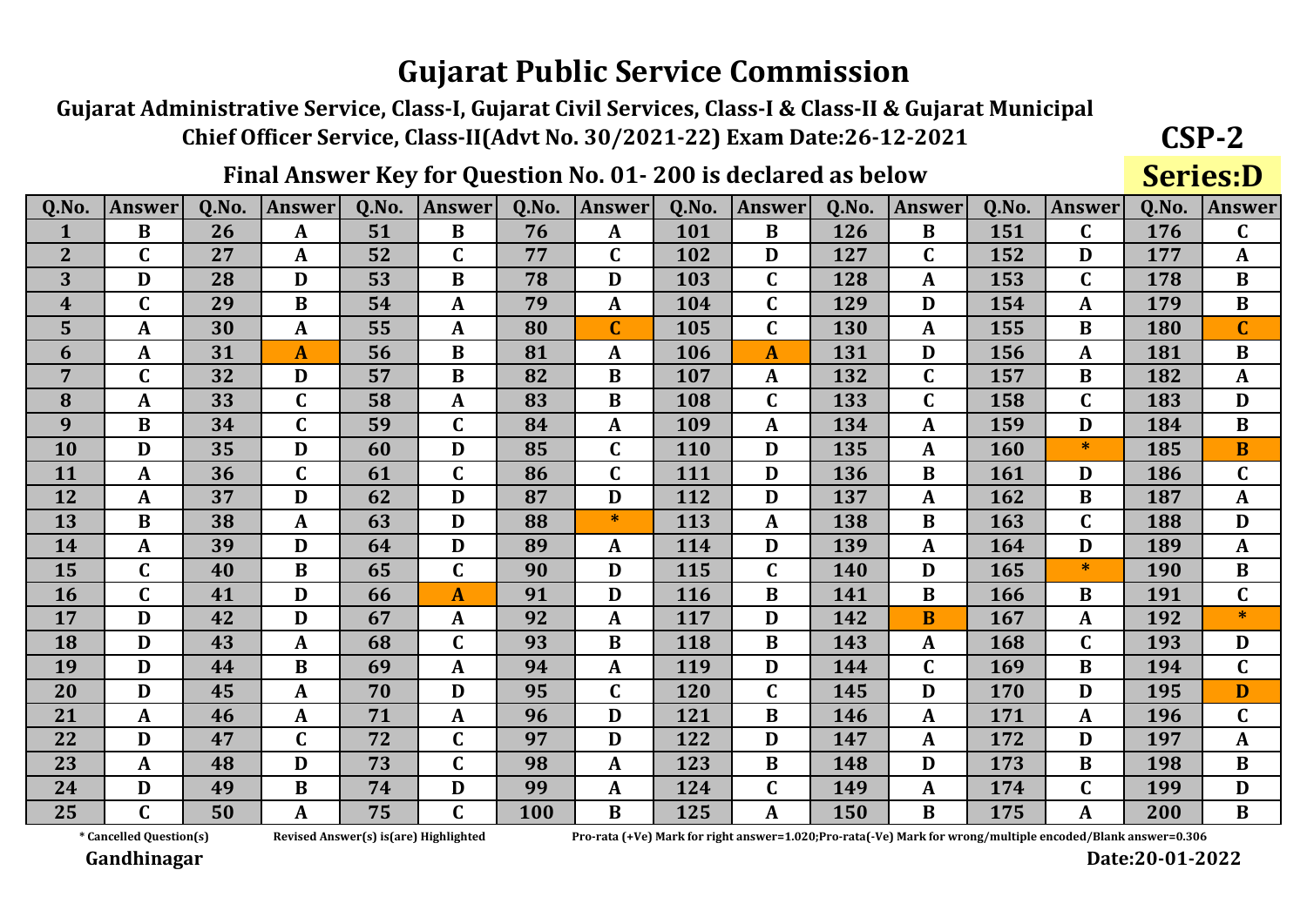Guiarat Administrative Service, Class-I, Guiarat Civil Services, Class-I & Class-II & Guiarat Municipal Chief Officer Service, Class-II(Advt No. 30/2021-22) Exam Date:26-12-2021

## Final Answer Key for Question No. 01-200 is declared as below

 $Q.No.$ Q.No. Answerl  $Q.No.$  $Q.No.$ Q.No.  $Q.No.$ Q.No.  $0.No$ **Answer** Answer Answer **Answer Answer Answer** Answer 51 76 151  $\overline{\mathbf{B}}$ 26  $\mathbf{R}$ 101 126  $\overline{\mathbf{B}}$ 176  $\overline{\mathbf{R}}$  $\mathbf{1}$  $\mathbf{C}$  $\mathbf{C}$  $\mathbf{A}$  $\mathbf{A}$  $\overline{2}$  $\overline{C}$  $\overline{27}$  $\overline{D}$  $\overline{52}$  $77$  $\overline{127}$  $\overline{152}$ 177  $\mathbf{C}$ 102  $\mathbf{C}$  $\mathbf C$ D  $\mathbf{A}$  $\mathbf{A}$ 3 28  $\mathbf C$ 53 78 D 103 128  $\overline{B}$ 153 D 178  $\mathbf{C}$  $\mathbf{A}$  $\bf{B}$ D  $\overline{4}$  $\mathbf{D}$ 29 54  $\mathbf{B}$ 79  $\mathbf C$ 104  $\mathbf{B}$ 129 154 179  $\mathbf{C}$  $\mathbf{A}$  $\mathbf{A}$  $\mathbf{A}$ 5 30 55  $\mathbf C$ 105 155  $\mathbf C$  $\mathbf{A}$ B 80  $\mathbf{A}$  $\mathbf{A}$ 130  $\mathbf{A}$  $\mathbf C$ 180 31  $6\overline{6}$  $\mathbf{D}$  $\mathbf{A}$ 56  $\mathbf{R}$ 81 106 131  $\overline{\mathbf{B}}$ 156 181  $\mathbf{A}$  $\overline{A}$  $\mathbf{A}$  $\overline{A}$  $\overline{C}$  $\overline{32}$  $\overline{57}$  $\overline{R2}$  $132$ 157  $\overline{7}$  $\overline{\mathbf{B}}$  $\mathbf{A}$  $\mathbf{C}$ 107  $\mathbf{D}$  $\overline{\mathbf{B}}$  $\overline{\mathbf{B}}$ 182  $\mathbf{A}$ 33  $\mathbf{C}$ 58 83  $\mathbf{C}$ 133 183 8  $\mathbf C$ D 108 158  $\bf{B}$  $\mathbf{C}$  $\mathbf{A}$  $\mathbf{A}$ 34 59 84 109  $\mathbf{C}$ 134 159 9  $\mathbf{A}$ D  $\bf{B}$  $\bf{B}$  $\mathbf{C}$  $\mathbf{A}$ 184  $\mathbf{A}$ **10** 35  $\ast$ 85 D 135 D 160  $\mathbf C$ 185  $\mathbf{A}$ 60 <sub>B</sub> D 110 D  $\mathbf C$  $\mathbf C$ **11** B 36 D 61  $\mathbf C$ 86  $\mathbf{A}$ 111 136  $\mathbf{C}$ 161 186 D 37 87 112 137 162 12  $\overline{\mathbf{B}}$ 62  $\mathbf{D}$  $\mathbf D$  $\mathbf{D}$ 187 D  $\mathbf{A}$  $\mathbf{A}$  $\mathbf{A}$ 13 38  $\mathbf{C}$ 63 88 113 163  $\ast$  $\mathbf{B}$  $\mathbf{D}$  $\mathbf{B}$  $\mathbf{A}$ 138  $\mathbf D$ 188  $\mathbf{A}$ 14 39 D 64 89 114 139 164 189 D D D  $\mathbf{A}$  $\mathbf{A}$  $\mathbf{A}$  $\mathbf{A}$ 15 65 165  $\mathbf D$ 40  $\ast$  $\mathbf{B}$ 90  $\mathbf{C}$ 115  $\mathbf{B}$ 140  $\mathbf{C}$  $\mathbf{D}$ 190  $\mathbf{C}$ **16** B 41 B 66  $\mathbf C$ 91  $\mathbf{C}$ 116 D 141 166 D 191  $\bf{B}$  $\mathbf{A}$ 17 42  $\mathbf{A}$ 67  $\ast$ 92  $\mathbf{D}$ 117  $\mathbf{D}$ 142 167  $\mathbf{A}$ 192  $\mathbf{D}$  $\overline{\mathbf{R}}$  $\mathbf{A}$ 43 93 18  $\mathbf{C}$ 68 D D 118  $\overline{A}$ 143  $\mathbf{C}$ 168  $\bf{B}$ 193  $\bf{B}$  $\mathbf{A}$ 19  $\mathbf C$ 44  $\overline{B}$ 69  $\mathbf{C}$ 94 119 169 D  $\bf{B}$  $\mathbf{A}$  $\mathbf{A}$ D 144 194 20 45 70 95 120 145 170  $\mathbf{C}$ 195  $\mathbf{C}$  $\mathbf{D}$  $\mathbf{D}$  $\mathbf{D}$  $\mathbf{A}$  $\mathbf{D}$  $\mathbf{D}$ 21  $71$ 121 171  $\boldsymbol{A}$ 46  $\mathbf{A}$  $\mathbf{C}$ 96  $\mathbf{A}$  $\overline{A}$ 146  $\mathbf{A}$ D 196  $\bf{B}$ 22 47 72 97 122  $\mathbf{C}$ 147  $\mathbf{C}$ 172 197  $\mathbf{A}$  $\mathbf{D}$  $\mathbf{A}$  $\mathbf{D}$  $\mathbf{D}$  $\mathbf{D}$ 23 48  $\overline{R}$ 73  $\mathbf{R}$ 98 123  $\mathbf{D}$  $\mathbf{C}$ 173 198 D  $\mathbf{A}$ 148  $\mathbf{A}$  $\bf{R}$  $\mathbf C$ 74 24 49 D 99 D 124  $\bf{B}$ 149 D 174 199  $\mathbf C$  $\mathbf{A}$  $\mathbf{A}$ 25  $50$ 75  $\mathbf{C}$ 125  $\mathbf{C}$ 175  $\mathbf{R}$  $\bf{B}$ 100 150  $\bf{B}$  $\mathbf{A}$  $\mathbf{A}$ 200  $\mathbf{A}$ 

\* Cancelled Question(s)

Revised Answer(s) is(are) Highlighted

Pro-rata (+Ve) Mark for right answer=1.020;Pro-rata(-Ve) Mark for wrong/multiple encoded/Blank answer=0.306

Gandhinagar

Date:20-01-2022

 $CSP-2$ 

**Series:E**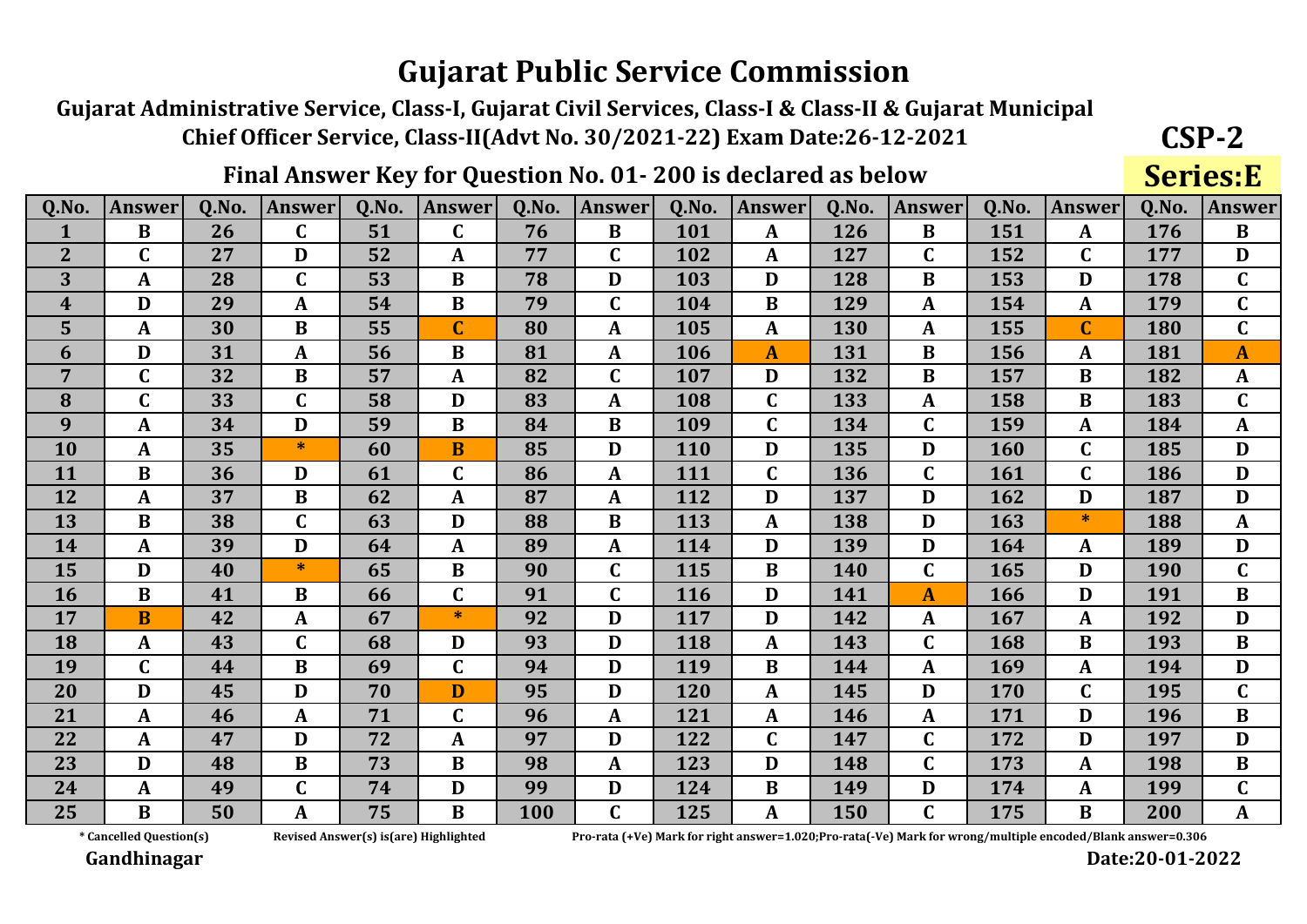Guiarat Administrative Service, Class-I, Guiarat Civil Services, Class-I & Class-II & Guiarat Municipal Chief Officer Service, Class-II(Advt No. 30/2021-22) Exam Date:26-12-2021

## Final Answer Key for Question No. 01-200 is declared as below

 $Q.No.$ Q.No. Answerl  $Q.No.$  $Q.No.$ Q.No.  $Q.No.$ Q.No.  $0.No$ **Answer Answer** Answer **Answer Answer Answer** Answer 51 76 151  $\overline{\mathbf{B}}$ 26  $\mathbf{R}$  $\mathbf{R}$ 101 126 176  $\mathbf{1}$  $\mathbf C$  $\mathbf{C}$  $\mathbf{R}$  $\mathbf{A}$  $\mathbf{A}$  $\overline{2}$  $\overline{C}$  $\overline{27}$  $\overline{C}$  $\overline{52}$  $77$  $\overline{127}$  $\overline{152}$ 177  $\mathbf{D}$  $\mathbf{C}$ 102  $\mathbf{D}$  $\mathbf C$  $\mathbf{A}$  $\mathbf{A}$ 3  $\overline{B}$ 28 53  $\mathbf{C}$ 78 103  $\mathbf{C}$ 128 153 D 178 D  $\mathbf{A}$  $\bf{B}$ D  $\overline{\mathbf{4}}$ 29 54  $\mathbf C$ 79 D 104  $\mathbf{A}$ 129  $\mathbf{B}$ 154  $\mathbf C$ 179  $\bf{B}$  $\mathbf{A}$  $\mathbf{A}$ 5 30  $\mathbf C$ 55  $\mathbf C$ 105  $\mathbf C$ 155  $\mathbf{A}$ 80  $\mathbf{A}$  $\bf{B}$ 130  $\mathbf{A}$ 180  $\mathbf{A}$ 31 6  $\overline{\mathbf{B}}$ 56  $\overline{R1}$  $\mathbf{D}$ 106  $\overline{A}$ 131  $\mathbf{R}$ 156  $\mathbf{A}$ 181  $\mathbf{A}$  $\overline{A}$  $\mathbf{A}$  $\overline{32}$  $\overline{57}$  $\overline{R2}$  $132$ 157  $\overline{7}$  $\overline{\mathbf{B}}$  $\overline{R}$  $\mathbf{C}$ 107  $\mathbf{R}$  $\mathbf{A}$  $\mathbf{C}$ 182 D  $\mathbf{A}$ 33 58 83  $\mathbf{C}$ 133 183  $\mathbf{C}$ 8  $\bf{B}$  $\mathbf C$  $\mathbf{C}$ 108 158  $\mathbf{A}$ D  $\mathbf{A}$ 34 59 84 109 134 159  $\mathbf{C}$  $\mathbf q$  $\mathbf C$  $\mathbf{A}$  $\mathbf{A}$  $\mathbf{A}$ D B  $\bf{B}$ 184 **10** D 35  $\mathbf C$ 85  $\ast$ 135 160 185 60 D 110 B D D A  $\mathbf C$  $\mathbf{C}$ **11** 36 61 D 86  $\bf{B}$ 111 136  $\mathbf{C}$ 161 186  $\mathbf{C}$ D  $\mathbf{A}$ 12 37 62 87 112 137 162  $\mathbf{D}$  $\mathbf D$  $\mathbf{D}$  $\mathbf{R}$ 187 D  $\mathbf{A}$  $\mathbf{A}$  $\mathbf{A}$ 13 38  $\ast$ 63 88 113  $\mathbf{C}$ 163  $\mathbf{D}$  $\mathbf{A}$  $\mathbf{B}$ 138  $\mathbf D$  $\mathbf{B}$ 188  $\mathbf{A}$ 14 D 39 64 89 114 139 164 189 D D D  $\mathbf{A}$  $\mathbf{A}$  $\mathbf{A}$  $\mathbf{A}$ 15 65 165  $\mathbf{C}$ 40  $\mathbf D$  $\mathbf{C}$ 90  $\mathbf{D}$ 115  $\ast$ 140  $\overline{B}$  $\mathbf C$ 190  $\bf{B}$ **16** 41 D 66 B 91 B 116  $\bf{B}$ 141  $\mathbf{C}$ 166  $\mathbf C$ 191 D  $\mathbf{A}$ 17 42  $\mathbf{A}$ 67  $\mathbf{D}$ 92  $\overline{\mathbf{R}}$ 117  $\overline{A}$ 142  $\ast$ 167  $\mathbf{D}$ 192  $\mathbf{D}$  $\mathbf{A}$  $\overline{C}$ 43 93  $\overline{C}$ 18  $\bf{B}$ 68  $\bf{B}$ 118 143 D 168 D 193  $\mathbf{A}$  $\mathbf{A}$ 19 44 69 94  $\mathbf{C}$ 119  $\overline{B}$  $\mathbf{C}$ 169 D D  $\bf{B}$  $\mathbf{A}$  $\mathbf{A}$ 144 194 20 45  $\mathbf{C}$ 70  $\mathbf{C}$ 95 120 145 170 195  $\mathbf D$  $\mathbf{D}$ D  $\mathbf{D}$  $\mathbf{A}$ D 21  $71$  $\bf{B}$ 121 171  $\mathbf{A}$ 46  $\mathbf D$ 96  $\mathbf{A}$  $\overline{A}$ 146  $\mathbf{C}$  $\mathbf{A}$ 196  $\overline{\mathbf{A}}$ 22  $\mathbf{C}$ 47 72 97 122 147 172 197  $\mathbf{C}$  $\mathbf{D}$  $\mathbf{D}$  $\mathbf{A}$  $\mathbf{D}$  $\mathbf{A}$  $\mathbf{D}$ 23  $\mathbf C$ 48 73 98  $\mathbf{D}$ 123  $\mathbf{R}$  $\overline{\mathbf{B}}$ 173 198  $\mathbf{D}$  $\mathbf{A}$ R 148  $\mathbf{A}$ 74 99 24 D 49  $\mathbf{C}$ 124  $\mathbf C$ 149 D 174 D 199  $\bf{B}$  $\mathbf{A}$  $\mathbf{A}$ 25  $\mathbf{C}$ 50 75 125 175  $\mathbf{C}$ B 100  $\bf{B}$ 150  $\mathbf{R}$ 200  $\mathbf{A}$  $\mathbf{A}$  $\mathbf{A}$ 

\* Cancelled Question(s)

Revised Answer(s) is(are) Highlighted

Pro-rata (+Ve) Mark for right answer=1.020;Pro-rata(-Ve) Mark for wrong/multiple encoded/Blank answer=0.306

Gandhinagar

 $CSP-2$ 

**Series:F**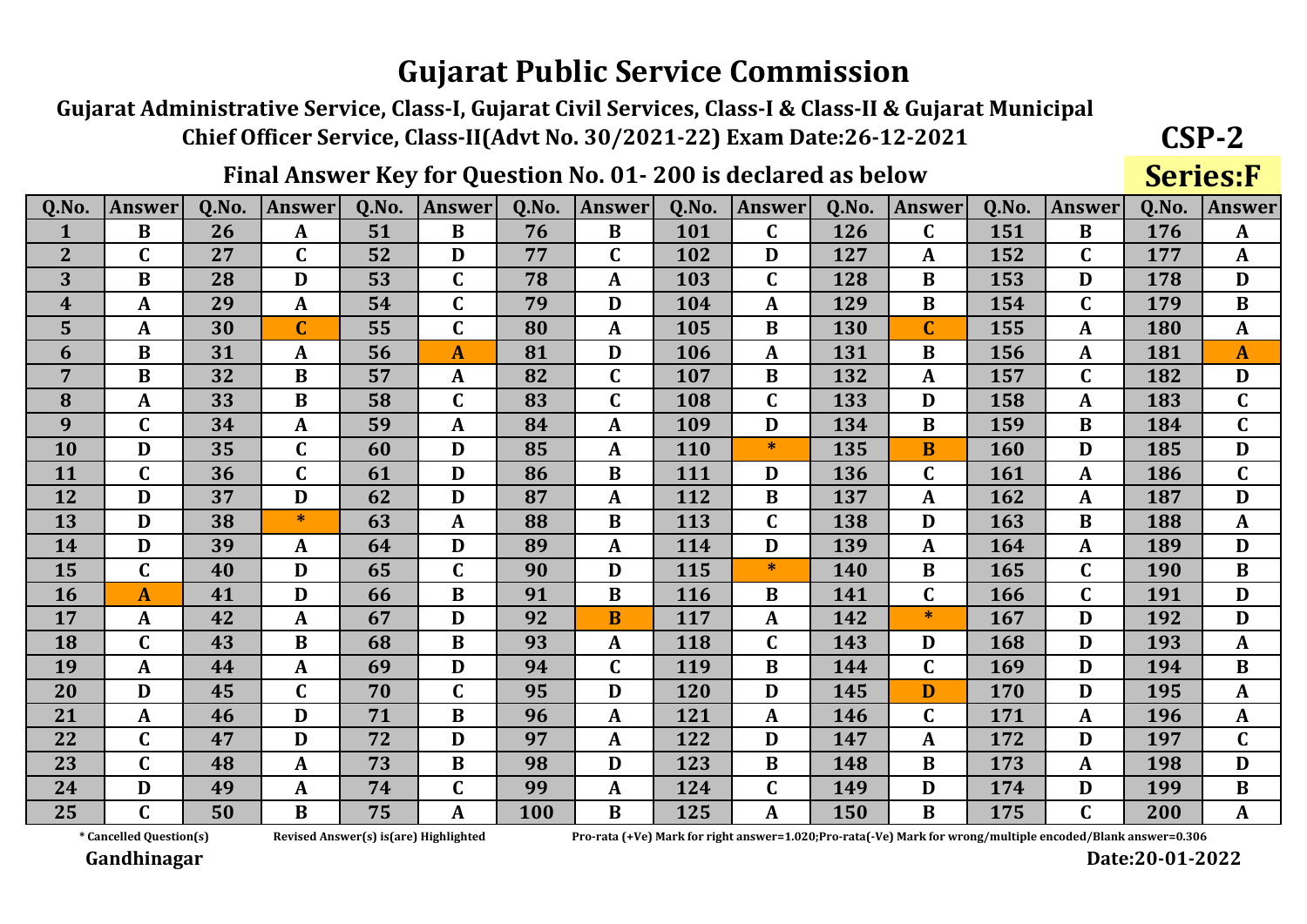Gujarat Administrative Service, Class-I, Gujarat Civil Services, Class-I & Class-II & Gujarat Municipal Chief Officer Service, Class-II(Advt No. 30/2021-22) Exam Date:26-12-2021

## Final Answer Key for Question No. 01-200 is declared as below

| Q.No.          | <b>Answer</b>  | 0.No. | <b>Answer</b> | 0.No. | <b>Answer</b> | 0.No. | <b>Answer</b> | 0.No. | <b>Answer</b>    | 0.No. | <b>Answer</b> | Q.No. | <b>Answer</b> | Q.No. | <b>Answer</b> |
|----------------|----------------|-------|---------------|-------|---------------|-------|---------------|-------|------------------|-------|---------------|-------|---------------|-------|---------------|
| 1              | $\mathbf{A}$   | 26    | B             | 51    | $\bf{B}$      | 76    | $\mathbf C$   | 101   | $\mathbf C$      | 126   | B             | 151   | A             | 176   | $\bf{B}$      |
| $\overline{2}$ | $\mathbf C$    | 27    | D             | 52    | $\mathbf C$   | 77    | D             | 102   | A                | 127   | $\mathbf C$   | 152   | A             | 177   | $\mathbf C$   |
| 3              | D              | 28    | C             | 53    | $\mathbf A$   | 78    | $\mathbf C$   | 103   | B                | 128   | D             | 153   | D             | 178   | $\bf{B}$      |
| 4              | A              | 29    | $\mathbf C$   | 54    | D             | 79    | A             | 104   | B                | 129   | $\mathbf C$   | 154   | B             | 179   | A             |
| 5              | $\overline{C}$ | 30    | $\mathbf C$   | 55    | $\mathbf A$   | 80    | B             | 105   | $\mathbf C$      | 130   | A             | 155   | A             | 180   | $\mathbf{A}$  |
| 6              | A              | 31    | A             | 56    | D             | 81    | A             | 106   | B                | 131   | A             | 156   | A             | 181   | B             |
| 7              | $\bf{B}$       | 32    | A             | 57    | $\mathbf C$   | 82    | $\bf{B}$      | 107   | $\mathbf A$      | 132   | $\mathbf C$   | 157   | D             | 182   | $\bf{B}$      |
| 8              | B              | 33    | $\mathbf C$   | 58    | $\mathbf C$   | 83    | $\mathbf C$   | 108   | D                | 133   | A             | 158   | $\mathbf C$   | 183   | $\mathbf{A}$  |
| 9              | A              | 34    | A             | 59    | $\mathbf{A}$  | 84    | D             | 109   | B                | 134   | B             | 159   | $\mathbf C$   | 184   | $\mathbf C$   |
| 10             | $\mathbf C$    | 35    | D             | 60    | $\mathbf{A}$  | 85    | $*$           | 110   | <b>B</b>         | 135   | D             | 160   | D             | 185   | D             |
| 11             | $\mathbf C$    | 36    | D             | 61    | B             | 86    | D             | 111   | C                | 136   | A             | 161   | $\mathbf C$   | 186   | $\mathbf C$   |
| 12             | D              | 37    | D             | 62    | A             | 87    | $\bf{B}$      | 112   | $\mathbf{A}$     | 137   | A             | 162   | D             | 187   | D             |
| 13             | $\ast$         | 38    | A             | 63    | B             | 88    | $\mathbf C$   | 113   | D                | 138   | B             | 163   | A             | 188   | D             |
| 14             | A              | 39    | D             | 64    | $\mathbf{A}$  | 89    | D             | 114   | $\mathbf A$      | 139   | A             | 164   | D             | 189   | D             |
| 15             | D              | 40    | $\mathbf C$   | 65    | D             | 90    | $*$           | 115   | $\bf{B}$         | 140   | $\mathbf C$   | 165   | B             | 190   | $\mathbf C$   |
| <b>16</b>      | D              | 41    | $\bf{B}$      | 66    | B             | 91    | B             | 116   | $\mathbf C$      | 141   | $\mathbf C$   | 166   | D             | 191   | A             |
| 17             | A              | 42    | D             | 67    | B             | 92    | A             | 117   | $\ast$           | 142   | D             | 167   | D             | 192   | $\mathbf{A}$  |
| <b>18</b>      | B              | 43    | B             | 68    | $\mathbf A$   | 93    | C             | 118   | D                | 143   | D             | 168   | A             | 193   | $\mathbf C$   |
| 19             | A              | 44    | D             | 69    | $\mathbf C$   | 94    | $\bf{B}$      | 119   | $\mathbf C$      | 144   | D             | 169   | $\bf{B}$      | 194   | $\mathbf{A}$  |
| 20             | C              | 45    | $\mathbf C$   | 70    | D             | 95    | D             | 120   | D                | 145   | D             | 170   | A             | 195   | D             |
| 21             | D              | 46    | B             | 71    | A             | 96    | A             | 121   | $\mathbf C$      | 146   | A             | 171   | A             | 196   | $\mathbf{A}$  |
| 22             | D              | 47    | D             | 72    | A             | 97    | D             | 122   | $\boldsymbol{A}$ | 147   | D             | 172   | $\mathbf C$   | 197   | $\mathbf C$   |
| 23             | A              | 48    | $\bf{B}$      | 73    | D             | 98    | B             | 123   | B                | 148   | A             | 173   | D             | 198   | $\mathbf C$   |
| 24             | A              | 49    | $\mathbf C$   | 74    | A             | 99    | $\mathbf C$   | 124   | D                | 149   | D             | 174   | B             | 199   | D             |
| 25             | B              | 50    | A             | 75    | B             | 100   | A             | 125   | B                | 150   | $\mathbf C$   | 175   | A             | 200   | $\mathbf C$   |

\* Cancelled Question(s)

Revised Answer(s) is(are) Highlighted

Pro-rata (+Ve) Mark for right answer=1.020;Pro-rata(-Ve) Mark for wrong/multiple encoded/Blank answer=0.306

Gandhinagar

 $CSP-2$ 

**Series:G**